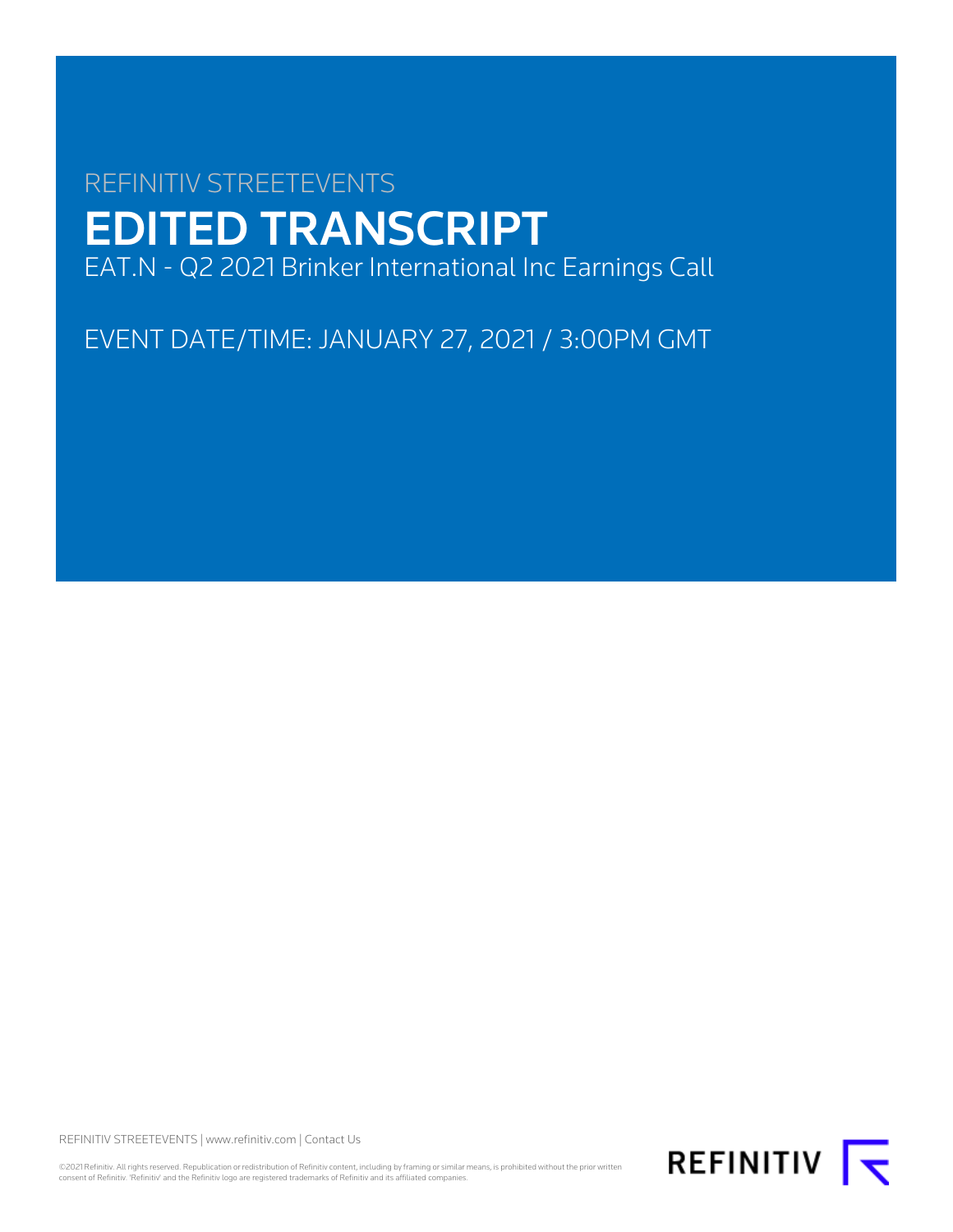## **CORPORATE PARTICIPANTS**

**[Joseph G. Taylor](#page-3-0)** Brinker International, Inc. - Executive VP & CFO **[Mika Ware](#page-1-0)** Brinker International, Inc. - VP of Finance & IR **[Wyman T. Roberts](#page-2-0)** Brinker International, Inc. - CEO, President & Non-Independent Director

# **CONFERENCE CALL PARTICIPANTS**

**[Andrew Strelzik](#page-9-0)** BMO Capital Markets Equity Research - Restaurants Analyst **[Brett Saul Levy](#page-6-0)** MKM Partners LLC, Research Division - Executive Director **[Brian Michael Vaccaro](#page-13-0)** Raymond James & Associates, Inc., Research Division - VP **[Christopher Thomas O'Cull](#page-7-0)** Stifel, Nicolaus & Company, Incorporated, Research Division - MD & Senior Analyst **[David Sterling Palmer](#page-4-0)** Evercore ISI Institutional Equities, Research Division - Senior MD & Fundamental Research Analyst **[Gregory Ryan Francfort](#page-9-1)** BofA Securities, Research Division - Associate **[James Paul Rutherford](#page-5-0)** Stephens Inc., Research Division - Research Analyst **[Jeffrey Andrew Bernstein](#page-16-0)** Barclays Bank PLC, Research Division - Director & Senior Equity Research Analyst **[Jeffrey Daniel Farmer](#page-11-0)** Gordon Haskett Research Advisors - MD & Senior Analyst of Restaurants **[John William Ivankoe](#page-14-0)** JPMorgan Chase & Co, Research Division - Senior Restaurant Analyst **[Jon Michael Tower](#page-17-0)** Wells Fargo Securities, LLC, Research Division - Associate Analyst **[Robert Marshall Derrington](#page-11-1)** Telsey Advisory Group LLC - MD & Senior Research Analyst

# **PRESENTATION**

#### **Operator**

<span id="page-1-0"></span>Good morning, ladies and gentlemen, and welcome to the Brinker International Q2 F '21 Earnings Call. (Operator Instructions)

It is now my pleasure to turn the floor over to your host, Mika Ware. Ma'am, the floor is yours.

#### **Mika Ware** - Brinker International, Inc. - VP of Finance & IR

Thank you, Kate, and good morning, everyone. Welcome to the earnings call for Brinker International's second quarter of fiscal 2021. With me on today's call are Wyman Roberts, Chief Executive Officer and President; and Joe Taylor, our Chief Financial Officer.

Results for the quarter were released earlier this morning and are available on our website at brinker.com. As usual, Wyman and Joe will first make prepared comments related to our operating performance and strategic initiatives. Then we will open the call for your questions.

Before beginning our comments, it's my job to remind everyone of our safe harbor regarding forward-looking statements. During our call, management may discuss certain items which are not based entirely on historical facts. Any such items should be considered forward-looking statements within the meaning of the Private Securities Litigation Reform Act of 1995.

All such statements are subject to risks and uncertainties, which could cause actual results to differ from those anticipated. Such risks and uncertainties include factors more completely described in this morning's press release and company's filings with the SEC. And of course, on the call, we may

©2021 Refinitiv. All rights reserved. Republication or redistribution of Refinitiv content, including by framing or similar means, is prohibited without the prior written consent of Refinitiv. 'Refinitiv' and the Refinitiv logo are registered trademarks of Refinitiv and its affiliated companies.

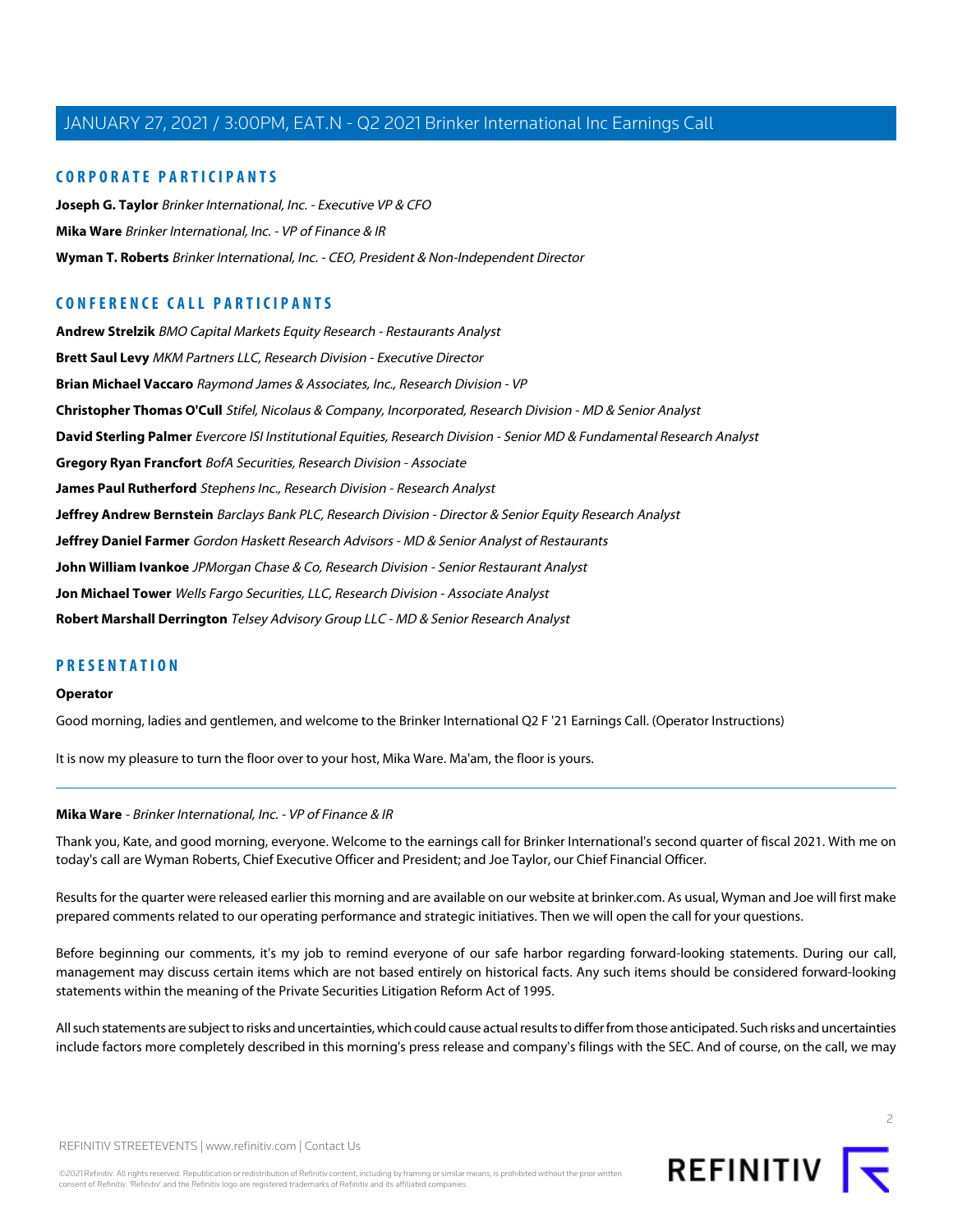refer to certain non-GAAP financial measures that management uses in its review of the business and believes will provide insight into the company's ongoing operations.

And with that said, I will turn the call over to Wyman.

#### <span id="page-2-0"></span>**Wyman T. Roberts** - Brinker International, Inc. - CEO, President & Non-Independent Director

Thanks, Mika, and thanks, everyone, for joining us this morning. Q2 was a dynamic quarter, and Joe is going to walk you through the details. You know, as we think about all the craziness 2020 brought across our industry and our world, we're also appreciative of the invaluable lessons we gained. We learned we have the right team in the field and here at the restaurant support center. Our operators are working tirelessly every day to deliver great experiences for our guests and team members as we aggressively pursue opportunities to grow our business organically.

We learned that we can drive our business and increase market share despite the hurdles brought on by a global pandemic and widespread civil and political interest. In the second quarter, Chili's increased its 2-year trend of taking share and leading the category with an 18% beat in sales and a 25% beat in traffic according to KNAPP-TRACK. We learned that our strategies work. The ways we leveraged our scale and our ownership model and the investments we continue to make in technology and improving our operational systems, they were working well for us prior to the pandemic and continued to work even more effectively throughout the year.

Leveraging those competitive advantages, open up opportunities for us to grow our business in unique and innovative ways, like elevating our digital guest experience at both brands and leaning into virtual brands. Those things are hard to execute and even harder to replicate. So we're taking those lessons into 2021 as we prepare to accelerate organic growth in a post-vaccine environment.

We believe like most others that a widespread vaccine will indeed release pent-up dining room demand, and our operators are excited to return to full capacity and deliver more great guest experiences in person. But we don't expect a return to the old normal. 2020 fundamentally changed us as consumers. We were forced to use technology to enjoy our favorite restaurants in new ways like third-party delivery. Crop side takeout, QR code menus and mobile payment.

And now that we've experienced greater convenience and control over our experience, we're not likely to give it all back. The Brinker team knew that convenience was a big opportunity even before the pandemic. 2020 just accelerated our commitment to embrace consumers' gravitation toward digital interaction and meet them where they are. We believe digital sales and traffic will continue to be a strategic driver of our results in both the near and long term. So in preparation for fiscal '22, we're dedicating even more time, effort and capital to accelerate in our competitive advantage as a digital leader in the category, and aggressively pursuing opportunities to drive our top and bottom line.

At Chili's, we're testing a fully integrated digital experience that gives our guests control over the pace of their experience and level of interaction with our team, whether they're dining in or off-premise. It's still early, but the team is making tremendous progress, and the guests and our test restaurants are responding really well. We anticipate a rollout beginning fourth quarter. We've also spent a great deal of time and effort systematizing what goes out the side door at both our brands. We got really good at takeout and delivery during the height of quarantine. So while our dining rooms are still limited -- at limited capacity, we're ensuring we have strong systems in place to support our operators and execute a robust off-premise business even as our dining rooms returned to full capacity.

Delivering a best-in-class off-premise experience also supports virtual brands, which is a key component of our growth strategy. Our scale and our ownership model, coupled with our ability to mine data and develop systems is proving very effective in this new world of virtual brands. It's Just Wings is on track and performing well. We believe there's significant upside. So we're focused on building it into a strong, sustainable brand. Some of the biggest brands in the world right now are virtual. So we know the model resonates with consumers as long as you deliver a great product.

Right now, we have a one-channel solution. We're working to optimize that channel through incremental marketing opportunities and expanded consumer touchpoints. We're also going to grow the brand through additional channels like takeout. We're ensuring we have the right systems in place that will best support our operator's ability to execute at a high level, especially as dining rooms reopen. Once we know we're consistently

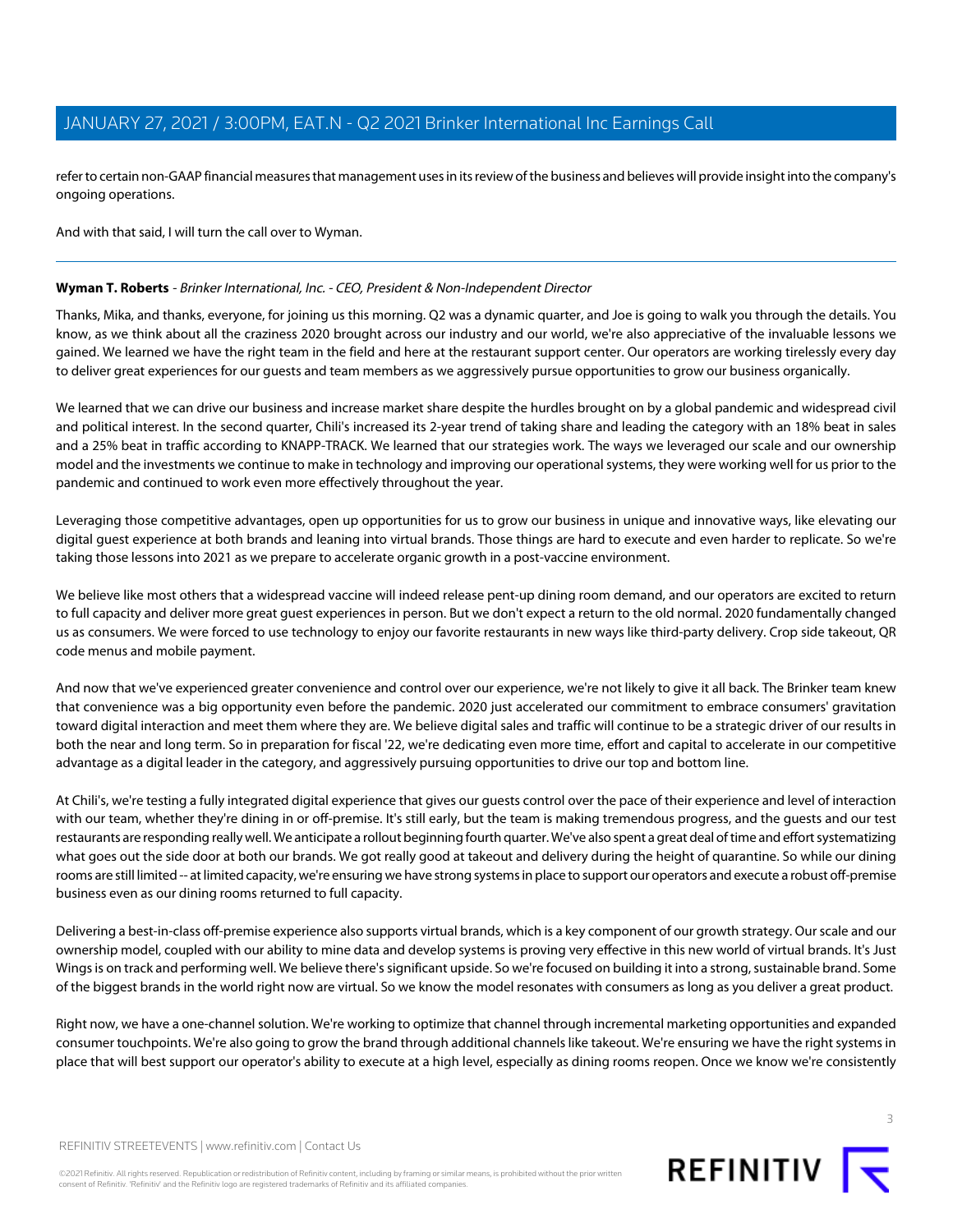delivering a great guest experience and our operator at -- from our operators at full volumes, we'll move strategically to launch another virtual brand. I anticipate that by the end of this fiscal year, we'll have a clear line of sight and be able to share more details with you.

Listing 2020 was a crazy year, but through it, we confirm that our strategies are working and that we have an outstanding team in the field and at the restaurant support center. Every day, they demonstrate their ability to adapt for severe and win. As vaccines roll out and our country begins to leave their homes once again, I firmly believe we'll continue to win.

<span id="page-3-0"></span>And with that, I'll turn the call over to Joe.

## **Joseph G. Taylor** - Brinker International, Inc. - Executive VP & CFO

Thanks, Wyman, and good morning, everyone. Let me finish our prepared comments by providing some detail and context to our second quarter results as well as offer a few insights for our January's period's sales performance.

The second quarter fiscal 2021, Brinker delivered adjusted diluted EPS of \$0.35. Brinker's total revenues were \$761 million, and consolidated reported net comp sales were negative 12.1%.

A couple of items to note for the quarter. First, let me highlight impacts to the consolidated quarter resulting from Maggiano's performance, which was highly constrained by COVID restrictions and appropriate consumer reactions to the pandemic. As a reminder, the second quarter is traditionally their highest performing quarter. However, this year, COVID eliminated most of their typically robust banquet and corporate catering channels, both of which tend to overdeliver to results for their second quarter.

The brand's operating profit was \$22 million below last year, constituting virtually all of the reduction in consolidated operating profit for Brinker. The impact on consolidated comp sales and restaurant operating margin were also outsized with the brand reporting net comp sales of negative 47% and a restaurant operating margin of 5.5%, down more than 11% from prior year. With the second quarter now behind us, we expect the impact from Maggiano's to the consolidated performance of Brinker to be more muted as we head into the rest of the fiscal year, particularly as the brand recovers from both an improved operating environment and the implementation of performance driving initiatives.

Now moving on to Chili's. The brand continued its relative strong performance, although also impacted by COVID restrictions during the latter half of the quarter. Operating income for the brand was relatively close to last year and only \$1.6 million. Chili's reported net comp sales for the second quarter of negative 6.3%. This result does contain a holiday flip, which benefited the brand by approximately 100 basis points as Christmas moved out of Q2 and into Q3. The brand continues to meaningfully outperform the Casual-Dining sector with our gap strengthening in both sales and traffic through the second quarter. Traffic gaps in the KNAPP index exceeded 20% throughout the quarter. Performance relative to the competition was strong throughout the country, with double-digit sales gaps recorded in regions from East to West Coast.

Included in the consolidated adjusted net income for the quarter with a tax benefit of approximately \$2.4 million, primarily driven by employment tax credits. Part of this benefit is a \$1.8 million catch-up related to Q1, which was over accrued relative to our current expectations for our annual tax liability. The consolidated restaurant operating margin for the second quarter was 10.7%. Most of the variance to prior year is the result of the lower than normal contribution from Maggiano's, which impacted the consolidated margin by 130 basis points. The leverage due to top line softening in November and December was the secondary influence.

A food and beverage expense was unfavorable year-over-year by 40 basis points, primarily a result of menu mix, some higher costs from items such as cheese and produce. Labor costs were favorable 10 basis points with savings in hourly expenses, offset by deleverage. Included in this performance is a consistent level of manager bonus compared to last year's second quarter. We remain committed to retaining our restaurant leadership teams as they are critical to our success, both in the short term and as the operating environment returns to more normal conditions. Restaurant expense was unfavorable year-over-year by 170 basis points, driven by top line deleverage, increased delivery and packaging, partially offset by lower advertising and restaurant maintenance expenses.



 $\Delta$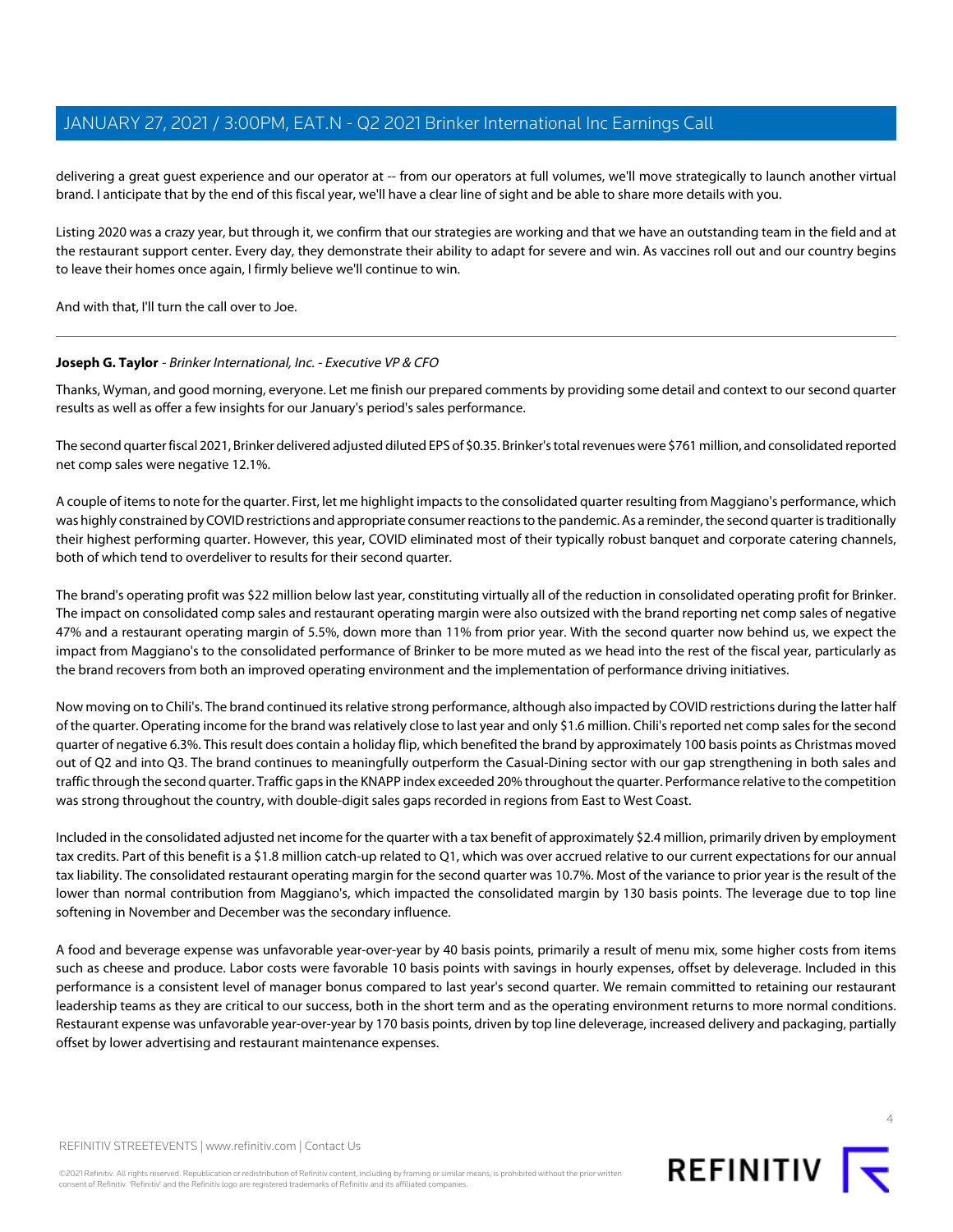Even with the volatile operating environment, Brinker has delivered solid cash flow, generating \$130 million of operating cash flow year-to-date. After capital expenditures of \$37 million, our free cash flow for the first 6 months totaled nearly \$93 million. As I mentioned last quarter, we first used our cash to invest in the business. Unit expansion is progressing with 6 new or relocated restaurants opened year-to-date. We also continue to invest in restaurant reimages, technology and equipment to further enhance our guest experience and allow for better execution as our sales volumes, both on and off-premise grow.

Our second priority is to pay down debt. So far, during this fiscal year, we have retired over \$66 million of revolving credit borrowings, and plan for further meaningful reductions as we progress through the second half of the year. As I've indicated during prior earnings calls, we are strengthening our balance sheet by deleveraging to below 3.5x lease-adjusted debt, which we anticipate achieving next fiscal year.

From a total liquidity perspective, we ended the quarter with \$64 million of cash and total liquidity of just under \$658 million. While we are not providing specific guidance for the third quarter due to the ongoing operational environment, I do want to offer some perspective on January. While the first week of January was negatively impacted by the holiday flip of Christmas moving to our third quarter, top line results for Chile's strengthened as we move through the remaining 4 weeks of the period. Underlying this performance is improvement in the net comp sales to a range of negative 5% to negative 6% for the last 4 weeks combined.

These results obviously included the impact of ongoing COVID-related restrictions, particularly dining room closures in our #3 and 4 markets of California and Illinois.

Factoring out these 2 markets, the rest of the brand during the last 4 weeks of the January period should record net comp sales of approximately positive 2%, again, clearly indicating the brand's ability to perform in a strong positive sales manner with dining rooms open.

Also supporting the January results is the performance of It's Just Wings. As you might expect, the brand does well in conjunction with sports, and our ability to market on the delivery platform around major events allowed highly incremental sales and set a number of sales records during the period. Overall, we are hopeful for an improved operating environment as we move through the quarter with the opportunity to return to recovery level performance we delivered in the early fall. In March, we start to lap at the initial pandemic outbreak, which we anticipate will create meaningful year-over-year positive net comp sales comparisons.

Looking beyond the short-term volatility caused by the ways of COVID restrictions to the solid long-term strategy being executed by our operators, I'm confident as to what this company can deliver for our shareholders. Our focus and execution will enable our continued performance as a leader for the Casual-Dining sector for the rest of this fiscal year and the years ahead.

And now with our prepared comments complete, let's move to your questions.

Kate, I'll turn it back over to you to moderate.

# <span id="page-4-0"></span>**QUESTIONS AND ANSWERS**

#### **Operator**

(Operator Instructions) Our first question today is coming from David Palmer.

## **David Sterling Palmer** - Evercore ISI Institutional Equities, Research Division - Senior MD & Fundamental Research Analyst

Evercore ISI. Just a question on marketing to start. How do you think you'll end up spending money, gross spending broadly, it can be advertising, whether that's digital or TV or your e-mail promotions. How do you think that will settle out for you, both as a percent of sales, but also the breakup between these? And then I have a quick follow-up.

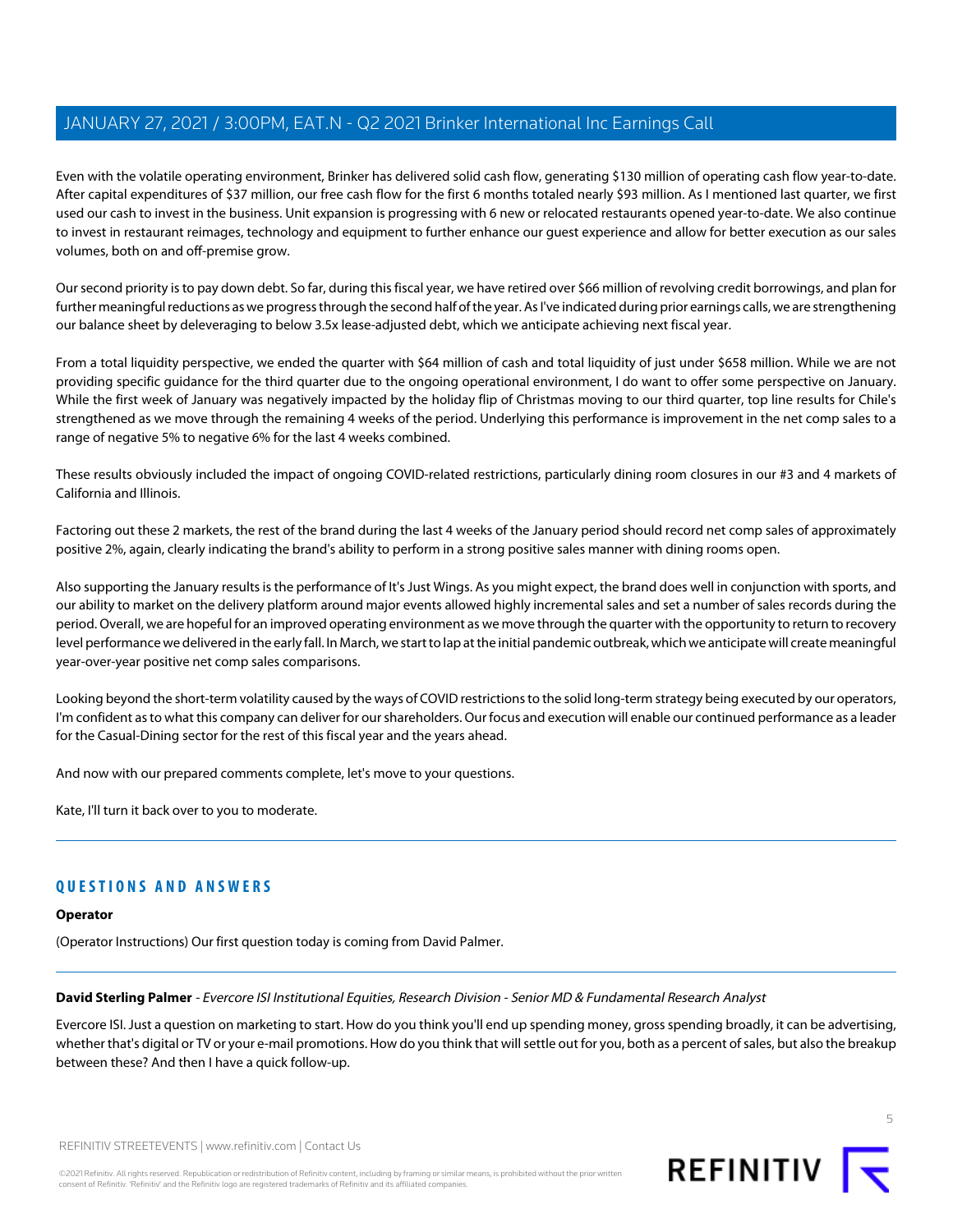David, it's Wyman. I don't know if I can give you the percent of sales number right now. And again, with higher sales that we anticipate, those numbers are going to move around. But I will tell you, just as we think about marketing, we are just thinking about it differently and not in the traditional sense as much. And so when you think about the significant reduction we've had in traditional media spending, but we've offset that with significant increases in digital direct and the support of our takeout and virtual brands through third-party partnerships and promotions as well as fees. So we kind of look at that whole bucket. And in some cases, if we're going to leverage our database more, a lot of that shows up as comp expense, which doesn't really -- it nets out of sales. So you wouldn't even see it in the P&L as you're looking at net sales. So -- but we are committed to much more what we think is a forward-looking approach to marketing, much more direct and much more digital.

# **David Sterling Palmer** - Evercore ISI Institutional Equities, Research Division - Senior MD & Fundamental Research Analyst

And I have another sort of forward-looking one that hopefully you can give us some texture on, that's around your third-party brands or your virtual brands. You were testing a few. There was a thought that perhaps one of those tests stopped happening. I think it was on flatters and pies. But perhaps you can talk about the pipeline of your virtual brand and what the stages are. And how you think you roll those out? It sounds like you're now going to maybe be unmasking. It's Just Wings by having it go out of the Chili's itself as a growth thing. But I'm wonder also those other brands in terms of the delivery side.

# **Wyman T. Roberts** - Brinker International, Inc. - CEO, President & Non-Independent Director

Well, first, David, let's just talk about the unmasking comment because we've never been -- we've never thought it was important, and this is through the whole testing process to keep these brands secretive, if you will, that we want to be upfront with consumers about where -- who these brands are sponsored by who actually is producing this product because we think that transparency is important.

And so the process that we're going through is as we introduce a virtual brand in test, first understand how viable it is. How much -- from 2 primary aspects, right? How big is the potential from a sales and a consumer perspective? And then how operationally executable is it in our restaurants. So when we stop a test, it doesn't necessarily mean that test was unsuccessful. It just means we're done testing. We could very well be -- have everything we then know -- need to know to go. But what we're doing is we're taking It's Just Wings, and we're going to develop it further. Again, we've got it into one channel.

We're learning every day really how to maximize that channel. Joe mentioned, we're in our first sports season really. And obviously, that brand resonates well during sports. So we're pushing the marketing in and outside the channel. And then we're pushing to take out. And that takes an infrastructure build, that requires technology and support and then a marketing effort behind that. But we want to build that brand out. And then at the same time, get our operations lined up for full restaurant capabilities as well as full takeout, both Chili's and virtual brands. And that's all happening now. And as soon as we get that brand kind of further built out, we'll go and look at the next brand and determine when to bring that into the mix. And that's the process we're going through.

## <span id="page-5-0"></span>**Operator**

Our next question today is coming from James Rutherford.

## **James Paul Rutherford** - Stephens Inc., Research Division - Research Analyst

It's Stephens Inc. I wanted to follow-up on a comment that was made about the fully digital experience and test, I think it was at Chili's. Can you talk a bit more about how that would look in the restaurant and whether this is a direct response to the potential pressures on minimum wage? And kind of finally on that topic, the potential impact to margins if this rolls out to the system at the store level.



6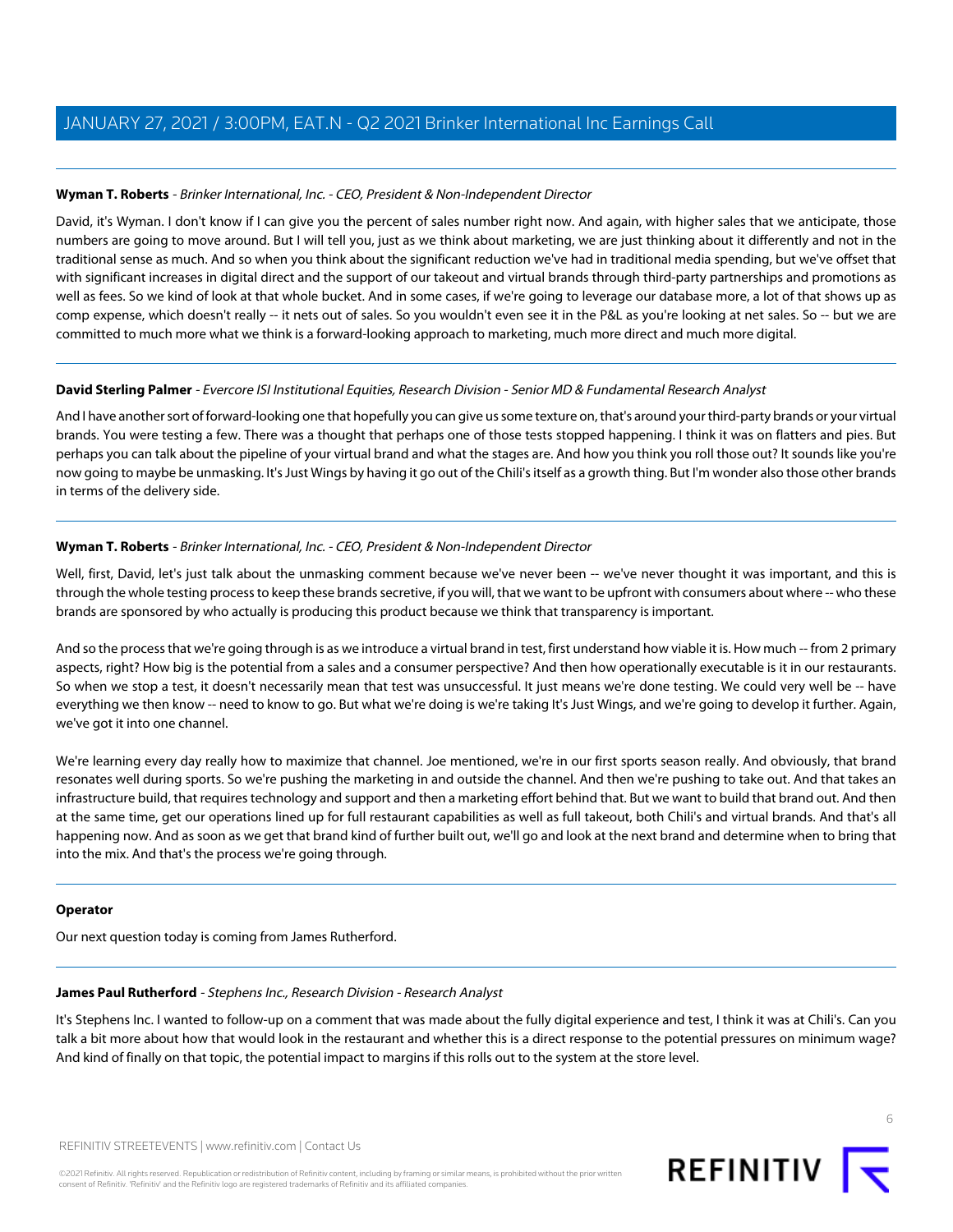So well, just to address the first question or the second question first, it's not a direct response to minimum wage. It's a direct response to what we talked about that consumers have been looking for, and we've been embracing, and that's convenience and control over their experience more. And so what we've done is we've taken a lot of the technology that we already had in place, like our tabletop technology. And we've incorporated some of the new technology or the technology that we've kind of built through the COVID experience, which has a lot more to do with how you can talk to consumers in that third -- at their home and in other places, and we've kind of linked that more together.

So basically, you're able to -- if you're a family, and you know, you've got -- if you have small juvenile or if you have small children or not, James, but you know there's a window, right? You don't have 1.5 hour. You have a limited time. And sometimes, when you go to a casual dining restaurant, it's that front-end that can take a little longer than you'd necessarily like. Well, if you've got your order ready on your tablet or on your phone and you walk into our restaurant, when you sit at the table, we'll -- our tabletop device will allow you to interact with it before they serve or even gets there as soon as you sat and your order then immediately goes into the kitchen, then your server sees that, brings out the food, starts the experience and then you're often running significantly faster.

You can close out at the same time on that device, and you eliminate some of the, kind of stretch points, if you will, that can come into an occasion, if you're in a hurry. If you're not, we've got servers there, they'll take your order and bring your experience to you at whatever pace you want, but it allows you to control that more. So we're very excited about the opportunity to offer this to guests. We think it will pick up. We think the table turns will be there. It will allow service to be a little more efficient. All those things are side benefits, but they actually have implication to the restaurant on a -- especially, on a busy Friday Saturday night.

# **Joseph G. Taylor** - Brinker International, Inc. - Executive VP & CFO

Yes. James, one of the things I would add just to the second part of that, while the specific digital connectivity we're talking here isn't design from a labor model standpoint. But we have shut -- what we found is we deal in a lot of higher labor states is technology does matter and technology will be helpful. So this and the other investments we've made in technology, probably will have a role to play as you kind of work your way through higher-wage environment. So I think we're well positioned and understand how that can be a piece of the equation.

## **Wyman T. Roberts** - Brinker International, Inc. - CEO, President & Non-Independent Director

And I'll just say that technology -- it's one thing to map it out. It's another thing to make sure it's stable and running well and that everything is working. Because, again, on a busy Friday, Saturday night in the restaurant, if you're relying on that technology to be the backbone of your operations, it can go down. You can -- because you don't have a backup. And so that's why some of these things that sound fairly simple or easy, at the end of the day, you've got to make sure your technology and your infrastructure is solid because you're going to bank on it and the guest experience is really determined by how good you are at delivering them. And that's what we're excited about kind of locking that down.

## <span id="page-6-0"></span>**Operator**

Our next question today is coming from Brett Levy.

## **Brett Saul Levy** - MKM Partners LLC, Research Division - Executive Director

MKM partners. We're in a time where, obviously, sales are going to be volatile, and there's quite a shift in what's going on with the input costs. How are you thinking about, not just the traditional, but also the newer prototypical units? What kind of margin potential there is either where you can see savings on the labor front, where the incremental costs can get pushed aside or they're just going to become overbearing? And do you think your new experience type units have the potential to actually expand margins and how greatly?

7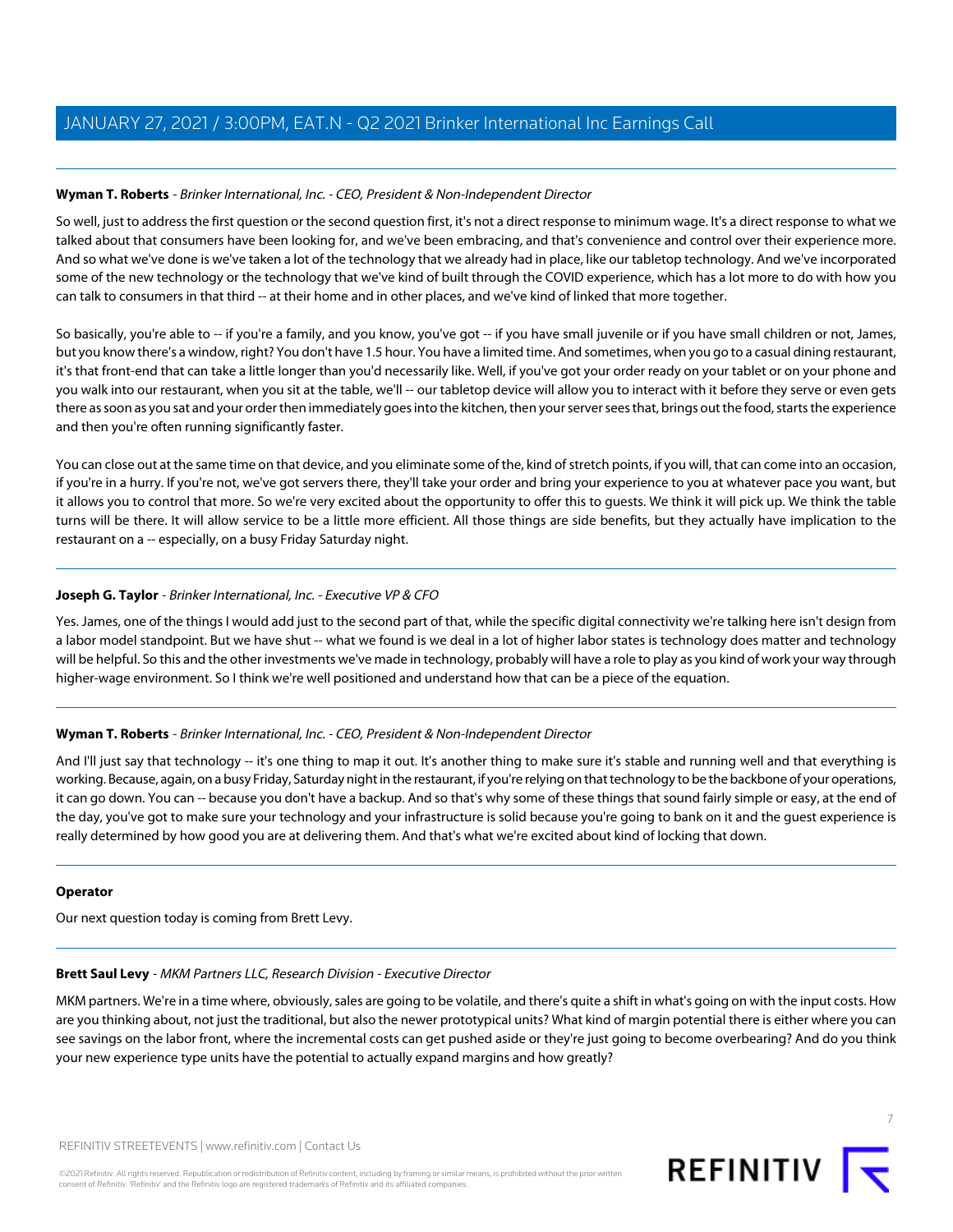# **Joseph G. Taylor** - Brinker International, Inc. - Executive VP & CFO

Yes. Brett, let me make a few comments, and we'll take it from there. Again, everything we're seeing today despite the volatility, it's not changing our view of how we can grow margins and that's through top line. Our new restaurants are well received as we open them. We're really pleased about the outperformance we've seen from the group that's come in so far this year. So again, it's a prototype that plays well in a variety of markets. I think it's going to work well to increase top line.

It's all about really, how do you take that average AUV up from that \$3 million-ish range into the mid 3s. So we target and think about \$3.5 million AUV. That's where the big opportunity lies to be a more efficient operation at the restaurant level as we get towards that. So as we grow the base business, as we connect digitally, as we layer in virtual brands, those are all going to be key pieces of the equation. Yes, there are places that we will be more efficient and how we use technology to offset headwinds, how we make sure that our supply chain is effectively dealing with those markets. All comes into bear. But it's a growth strategy to manage margins as opposed to how do I cut the bare bones. I mean one of the things we saw in the second quarter as we went into a little bit more volatile environment was obviously a deleveraging impact, but we also don't want to overreact.

We wanted to maintain levels of spend that we thought were appropriate for what we thought was going to be a relatively short period of volatility. We're not through the woods yet, but we are back into recovery. But I think the comments I made about manager bonus are probably indicative of that and how we worked on and making sure we were still while being judicious, right levels of R&M spend and other spends that you could have quickly knee-jerked back very dramatically just to gain a couple of tenths of margin. So we're trying to take a longer view.

## **Wyman T. Roberts** - Brinker International, Inc. - CEO, President & Non-Independent Director

Yes. The only thing I'd add, Brett, is it really is about systems, right? And what we're doing and what we've taken the opportunity to do in a lot of restaurants where the capacity is down is put in systems that will allow us -- well, in all our restaurants, but in places where we're down, it's a little easier to put in these systems, especially around takeout and delivery that will allow the restaurants when we're back up and running and growing the volumes that Joe talked about to execute at a high level. And that's how we're going to grow the business. And with that, we'll come leverage and better margins.

## <span id="page-7-0"></span>**Operator**

Our next question today is coming from Chris O'Cull.

## **Christopher Thomas O'Cull** - Stifel, Nicolaus & Company, Incorporated, Research Division - MD & Senior Analyst

Stifel. I had just a follow-up question on the margin, response you just gave, I'm trying to understand how Chili's segment restaurant margin moved quarter-over-quarter. I know it was -- I think it was up 50 basis points to the prior year in the first quarter, but fell 80 basis points to the prior year on higher sales this quarter. And so I was hoping you could just explain what drove that sequential change in performance? And how we should be thinking about recovery and especially the labor dynamics as sales start to recover?

# **Joseph G. Taylor** - Brinker International, Inc. - Executive VP & CFO

Yes. Chris, good to talk to you. Again, we're real comfortable with the way Chili's is going to be managing margins going forward. Chile is actually continued early on in the quarter. So when I look in the October time frame, it was expanding its margins. I think the delta that took place was simply the COVID restrictions and the volatility of this top line sales that came into play as you saw that those reductions in that deleverage. I think you've seen the month -- the weeklies we gave you back in December and kind of moving from pretty much a flat to slightly positive comp into a -- down in the teams, it was just the quickness of the deleverage and our choice, again, to maintain some of the cost dynamics that we thought were important to the business for it coming out of recovery and again, manage our bonus.

©2021 Refinitiv. All rights reserved. Republication or redistribution of Refinitiv content, including by framing or similar means, is prohibited without the prior written consent of Refinitiv. 'Refinitiv' and the Refinitiv logo are registered trademarks of Refinitiv and its affiliated companies.

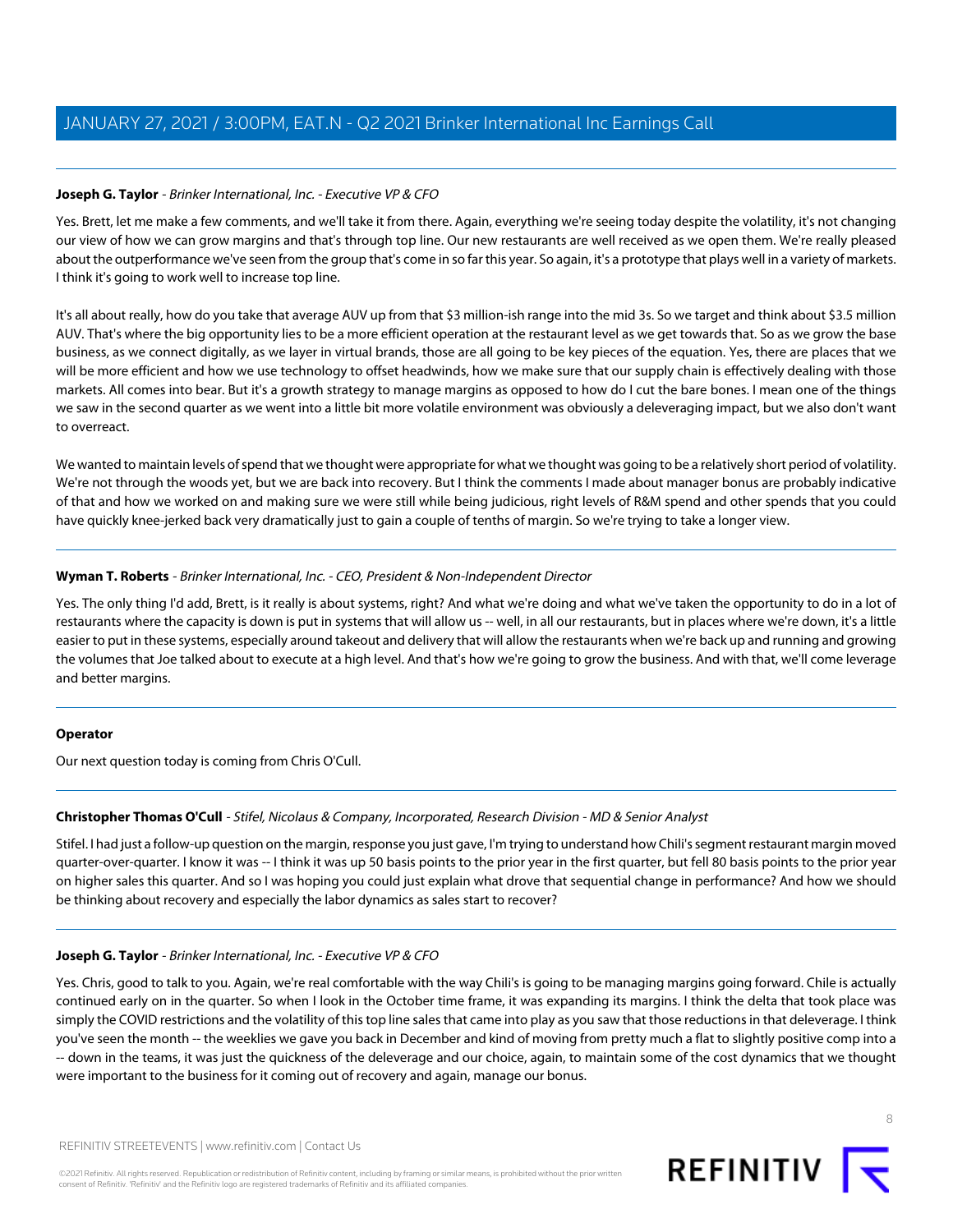Yes. I think, Chris, if you just think about -- let's just say California. The magnitude of the hit there has been significant as everybody is well documented, right? And so we're paying those managers really solid bonuses. Even though their performance level in a typical environment, wouldn't -- that wouldn't happen, right? I mean if we were doing this off our typical, hey, sales and profit drive your bonus payment, they probably wouldn't be getting any bonus. But we're recognizing the need to keep these operators motivated to keep them in the shop with us because we know this is -- it's going to turn around.

It's already starting to turn around, and we need them there. And so there's a little bit of that in the mix. So again, we're confident about where margins are going to play out. We've seen it as the business gets stronger. I think if you just look at Chili's in the quarter, even with all that volatility, the margins are relatively flat. So it's not something we're overly concerned with at all. We're actually very excited about the growth potential and how margins will then react.

# **Christopher Thomas O'Cull** - Stifel, Nicolaus & Company, Incorporated, Research Division - MD & Senior Analyst

Excellent. And then just one follow-up. How should we be thinking about the flow-through? I mean, the flow-through is obviously very high with these virtual brands. How should we be thinking about changes to the potential flow-through with these initiatives like takeout and some other things that you're introducing for It's Just Wings?

# **Joseph G. Taylor** - Brinker International, Inc. - Executive VP & CFO

Yes. Again, one of the things we like about the virtual brands is the flow-through and the ability to leverage the existing structures and operations and management teams we have in place. We're learning how to invest into those brands. So that's going to be a big piece of the equation. But as we make those decisions as to right level of brand building spend, and again, these are younger brands, and they will need nurturing and investment, and we want to expand and build those brands in a number of different platforms and consumer access channels. We're going to start from a pretty high level of flow-through. So we can -- so we're very comfortable with the ability to invest back into those brands. When I just look at the base level of flow-through that they develop.

# **Wyman T. Roberts** - Brinker International, Inc. - CEO, President & Non-Independent Director

Yes. So a little heavier on the front end and especially with to go, very profitable on the back end as the brand gets established, and we build that -- we're just in that process to understand, okay, what's it going to take to get a little bit more brand awareness out there direct.

# **Joseph G. Taylor** - Brinker International, Inc. - Executive VP & CFO

And I think that's a great point as we move from one channel right now into some other channels, there's opportunities there because you don't have some of the delivery fees associated with it to go. That's why we're very excited not only about the growth potential of It's Just Wings to go, but the flow-through potential, too.

## **Operator**

Our next question today is coming from Andrew Strelzik.

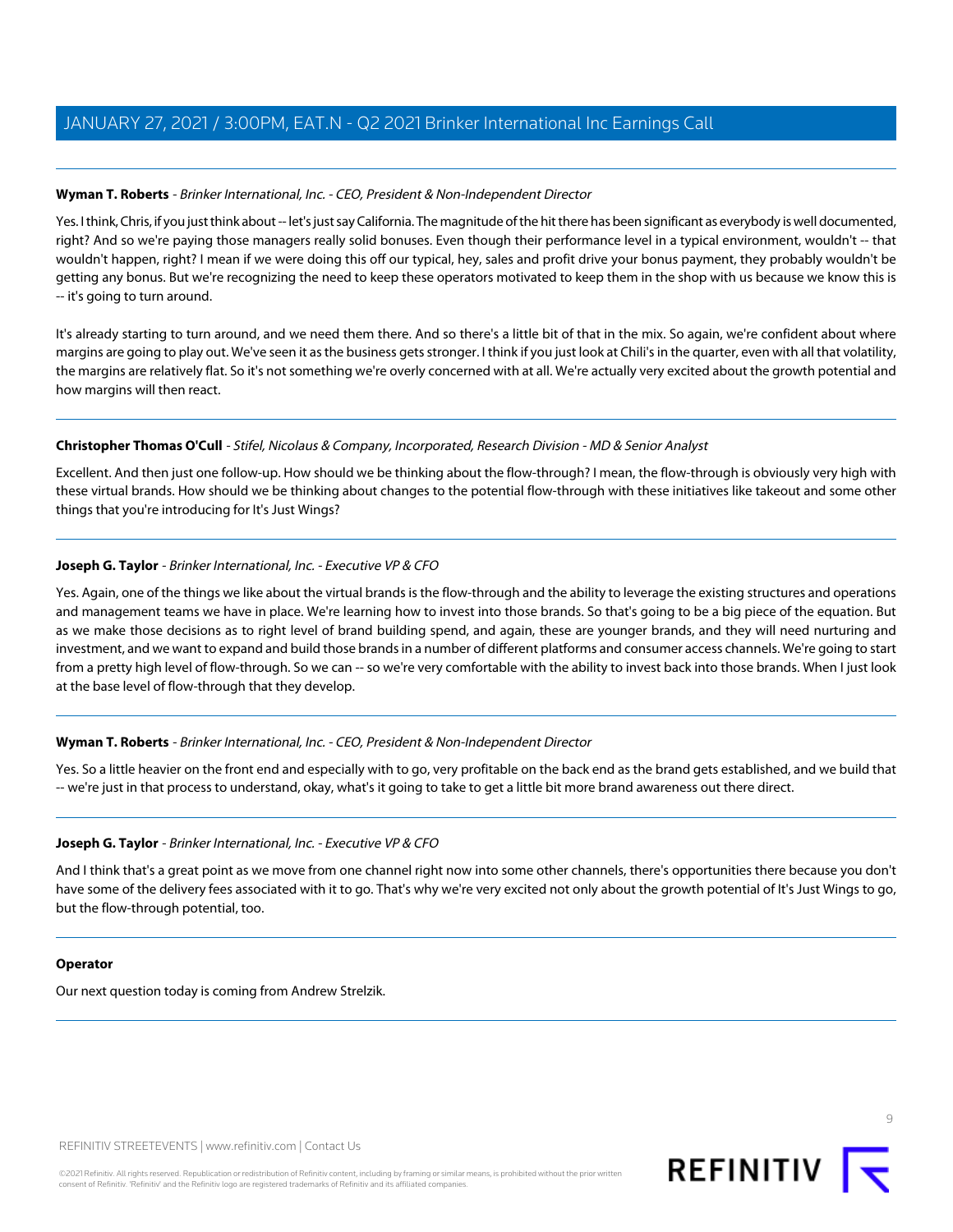#### <span id="page-9-0"></span>**Andrew Strelzik** - BMO Capital Markets Equity Research - Restaurants Analyst

BMO. I actually wanted to follow-up on some comments you just made. Can you share with us where the awareness is right now for It's Just Wings and how that's been trending? And then when you think about brand building in virtual brands. I mean, just kind of holistically, you've talked a little bit about marketing and some of the channels that you might move into. But just holistically, how do you think about building those virtual brands into brands with recognition and sustainability in the context of a category that obviously is getting more competitive, not less competitive over time? And so just how you think about standing out in that context?

#### **Wyman T. Roberts** - Brinker International, Inc. - CEO, President & Non-Independent Director

All the data we have, again, we're primarily a one channel brand right now, right? So we're a DoorDash brand. And so everything that's been -primarily. I mean there's some PR and some other things that have been out there. But most of it, it's either order mouth or you're learning from it on DoorDash. And the growth and all the acceptance and the repeat numbers are all real positive. We're excited about how the brand is building. It's a limited channel. It's a big channel in one aspect, but it's just one channel. So as we look to grow this brand more broadly, we'll use the traditional marketing approaches that you used to build any brand.

So it will -- obviously, as we've talked about, it'd be a more digital and more social approach. But we will start to move people directly to It's Just Wings' website and get overall awareness and how we get them there will be typical marketing activity that we already have a lot of history with in terms of how to do that effectively. You have to have the infrastructure in place first, though. So you have to have the technology and all of the ability to -- for people to map and get to that location and understand what It's Just Wings is and how to get there. And that's all kind of being built and has been built now. And so now we can start to push that channel, and we'll see how quickly we can build the brand and where it goes.

## **Andrew Strelzik** - BMO Capital Markets Equity Research - Restaurants Analyst

And just on the -- some of the investments that you're talking about, more capital being put behind kind of the systems and some of those things on the digital side, are you assuming that you can do that in a way that's not going to impact the margin progression? Or should we expect a little bit more choppiness or kind of taking aside the sales volatility?

## **Wyman T. Roberts** - Brinker International, Inc. - CEO, President & Non-Independent Director

Well, from a capital standpoint, these investments are very small. I mean relative to building restaurants and staffing them. We're talking about very small investments in technology and sometimes it's in materials like shelving. And so it's important, but it's not expensive relative. And so again, on the flip side, the expense necessary to build the brand, as Joe talked about. We're just going to have to see how that works and how quickly and how effectively we can do that. We're confident that we have a lot of history and a lot of experience and some great marketers that can help grow this brand quickly and effectively. But we'll have more on that probably next quarter.

#### <span id="page-9-1"></span>**Operator**

Our next question today is coming from Greg Francfort.

## **Gregory Ryan Francfort** - BofA Securities, Research Division - Associate

It's Bank of America. Wyman and Joe, my question is on the news recently around minimum wages and tip credits for minimum wages. And you guys are in a lot of states where the wages are already at \$12, \$13 now or headed to \$15. Can you talk maybe about some of the experiences that you've had operating in those markets either around price elasticity or kind of what you've done around labor controls or new equipment that may be an indication of how you would handle sort of a broader national minimum wage going up?

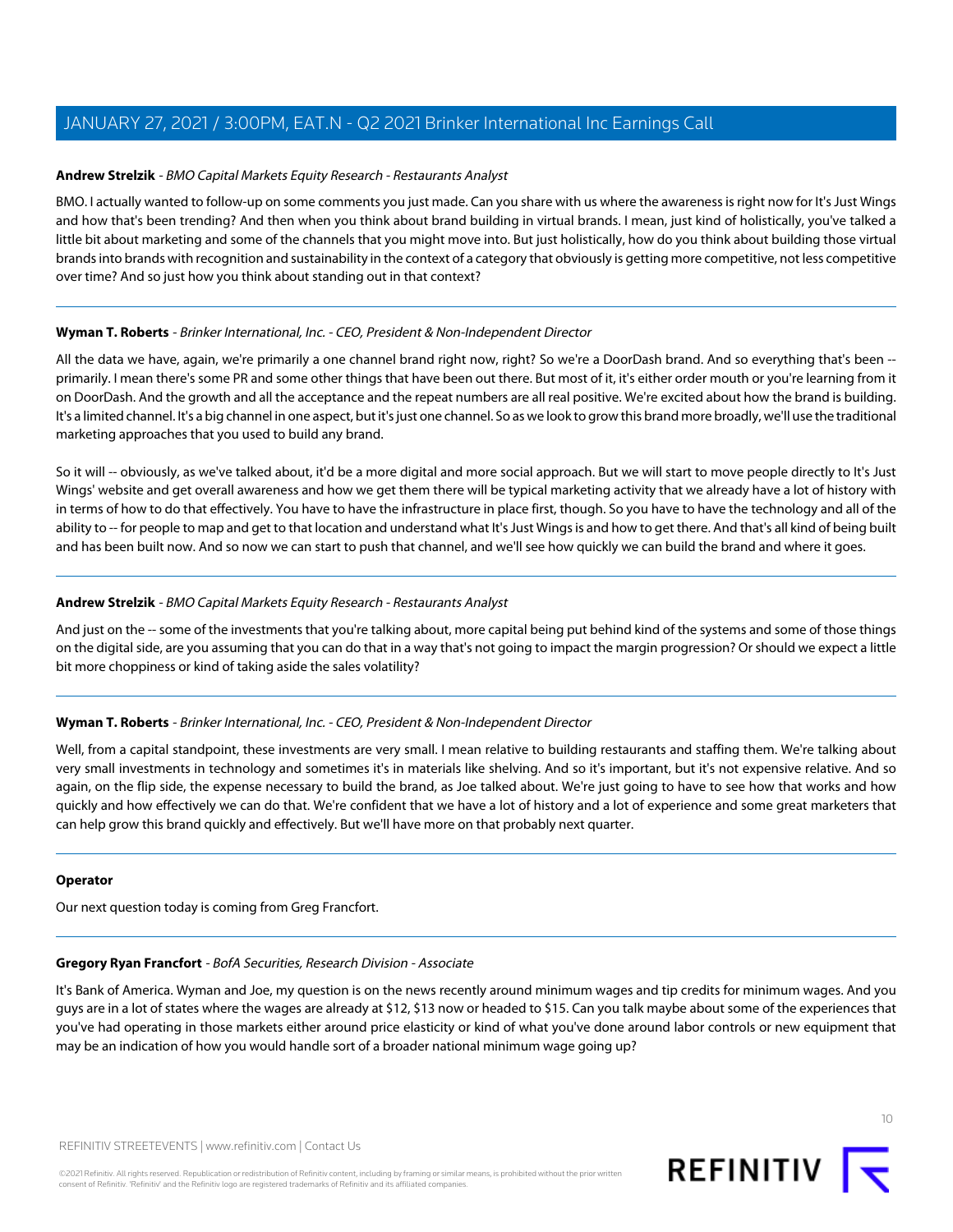Yes, Greg, I think it's a combination of all of those things, right? So we are definitely leveraging technology, and we put it in states that we're experiencing higher labor costs that allow us to be more efficient, also allow our servers and our team members to make more money because, again, the tip pool and the tip amount is then spread over fewer team members, so they make a lot of money, and that's great. We also then are looking at ways to be more efficient and effective around tip pooling sometimes. And that opens up sometimes as you get into some of these higher cost situations that allow us to mitigate some of the costs that we may have to pay by helping -- letting the tip will help bring up the heart of the house wage rate, if you will.

And then from a pricing standpoint, we do see that competitively, especially folks that can't do the things I've just talked about, they basically deal with this from a pricing perspective. So competitively, you have a little bit more room to price interestingly enough though, in California. We have 3 for 10 out there, and it works fine. And we've just built a model. It's not efficient, not effective, and it drives that much traffic that the leverage helps us become competitive now.

How long we can afford that price point in that market, I don't know. But it's out there and it's been out there for a couple of years even as the price and the wage rates have gone up. So I think our scale really helps us in this environment. And at the end of the day, these things that across the industry are going to be much more difficult for restaurant operators. And again, in our case, that's half the category that don't have scale. The way you deal with this most effectively is through technology and through systems, and we have the ability to do that and have been doing that. And we're excited about rolling some of this technology to other markets fairly soon.

## **Gregory Ryan Francfort** - BofA Securities, Research Division - Associate

That's great perspective. And then I had one other question. Just on your thoughts on Chili's as potentially being -- Chili's really hasn't been a very strong unit growth chain for a little bit of time. Are you seeing that pandemic as an opportunity to accelerate that? And are you seeing the real estate market free up to kind of make that happen? And that's it.

## **Joseph G. Taylor** - Brinker International, Inc. - Executive VP & CFO

Yes, Greg, I think, again, we do think we are reaching a point in the brand's evolution that we can increase our unit development. You got to remember, we have also done a couple of acquisitions of franchise that have brought units back into the corporate ownership side. So we have grown the base. Again, I think we've indicated we want to get up into that 1% to 2% net growth on an annual basis. I'd like it to be, over time, towards the higher end of that. There's a pipeline in a process, and we've got great folks in our development teams already working that. We are seeing some changes in the real estate market.

I think we are seeing conversion opportunities at a much higher level, which are interesting because I'm seeing our ability to access certain markets now that you probably wanted to have had the same level of access to pre-pandemic. So I'm excited about that opportunity. We're positioned in the company so we can grow at that level from both a capital perspective and a team perspective, develop -- again, keeping and developing our leadership is a critical part of that equation. So yes, I think as we move really into '23 and '24, you'll start to see that higher level of new restaurant developed work its way into the system.

## **Wyman T. Roberts** - Brinker International, Inc. - CEO, President & Non-Independent Director

And that's one of the benefits of these acquisitions. We've brought back territories that haven't been built out as well or as effectively as Texas. And so we -- and we're now opening restaurants in these markets and having a really great reception. So we're confident that there is probably more green space out there than we had before for that reason as well.

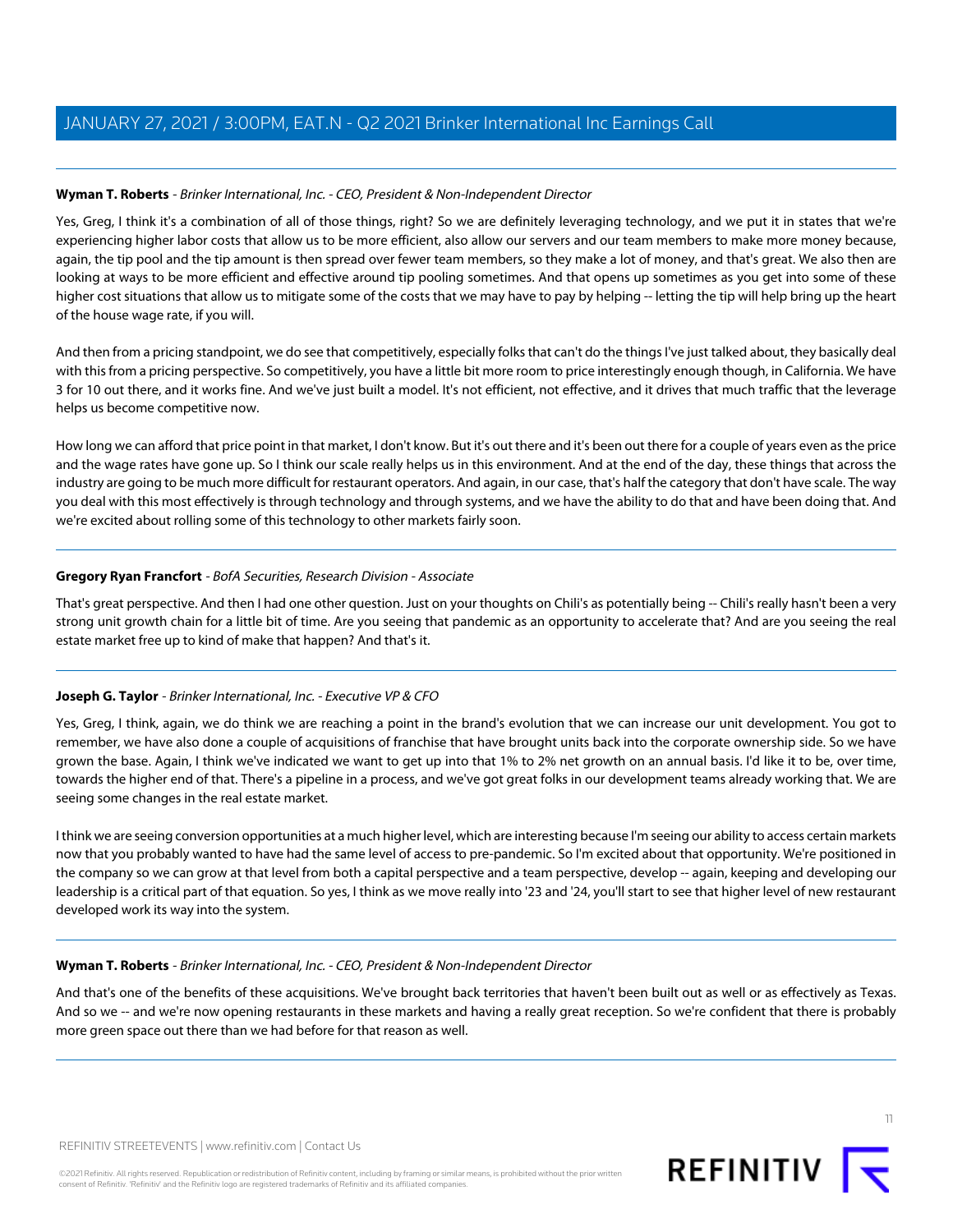#### **Joseph G. Taylor** - Brinker International, Inc. - Executive VP & CFO

And the strategy has also played to -- again, the ability to open \$3.5 million or \$4 million restaurant gives you a lot more access to markets you want to be in. That's -- it's just a better model to have them if you're trying to open something at a significantly lower AUV.

#### **Operator**

<span id="page-11-1"></span>Our next question today is coming from Robert Derrington.

#### **Robert Marshall Derrington** - Telsey Advisory Group LLC - MD & Senior Research Analyst

Telsey Advisory. Joe and Wyman, I'm trying to think about It's Just Wings and kind of a transition from being just a brand that's on -- available through the DoorDash app to being possibly available in other ways. One thing that certainly has benefited Chili's in many ways has been the leverage that you have on the information that's received if I place an order through the My Chili's app. You control that, you can use that within your rewards and your loyalty program. Is there some thought of as you move -- you add to go with It's Just Wings, does that give you more leverage? Does it get you better access to information by which you can communicate with your consumer?

#### **Wyman T. Roberts** - Brinker International, Inc. - CEO, President & Non-Independent Director

Absolutely, Bob. I mean, again, it fits the model we have, as you just spelled out. We have these infrastructures in place to do direct marketing very well. We will deploy that against the -- It's Just Wings brand and create that. The beauty of the brand so far is that there's -- it's a fairly incremental guest to us in terms of it doesn't just overlay with the Chili's guests. So it's a different occasion. It's a different user-based. And so it helps us broaden our base of users, and again, leverage all the infrastructure and capital that we've already put in place. So -- and including leveraging our marketing capabilities and with regard to direct. So it's absolutely a key to the strategy going forward.

#### **Robert Marshall Derrington** - Telsey Advisory Group LLC - MD & Senior Research Analyst

Is there a potential -- quick follow-up, sorry. Is there the potential that you could add possibly a loyalty or rewards program to It's Just Wings? And what access do you have now of that consumer data that, I guess, goes through DoorDash first?

#### **Wyman T. Roberts** - Brinker International, Inc. - CEO, President & Non-Independent Director

DoorDash is a great partner. They share a lot of information in broad terms. They don't share individual guests contact information. We are working with them to be more aggressive and to partner at a higher level with regard to trading loyalty data or at least giving guests the opportunity to become Chili's loyalty guests through the DoorDash app. And so we're working that opportunity. But right now, it's really -- it's more just general market information. So how do I know that the DoorDash, It's Just Wings guests isn't the same as the Chili's guest because DoorDash helps us understand the broader characteristics of those 2 segments?

#### <span id="page-11-0"></span>**Operator**

Our next question today is coming from Jeff Farmer.

#### **Jeffrey Daniel Farmer** - Gordon Haskett Research Advisors - MD & Senior Analyst of Restaurants

Gordon Haskett. You touched on a couple of questions I wanted to dive into, but I did want to approach it from a little bit of a different angle, if I could. So with the potential minimum wage increase clearly in investor focus, I am curious what is the hourly labor expense for, let's say, Chili's or

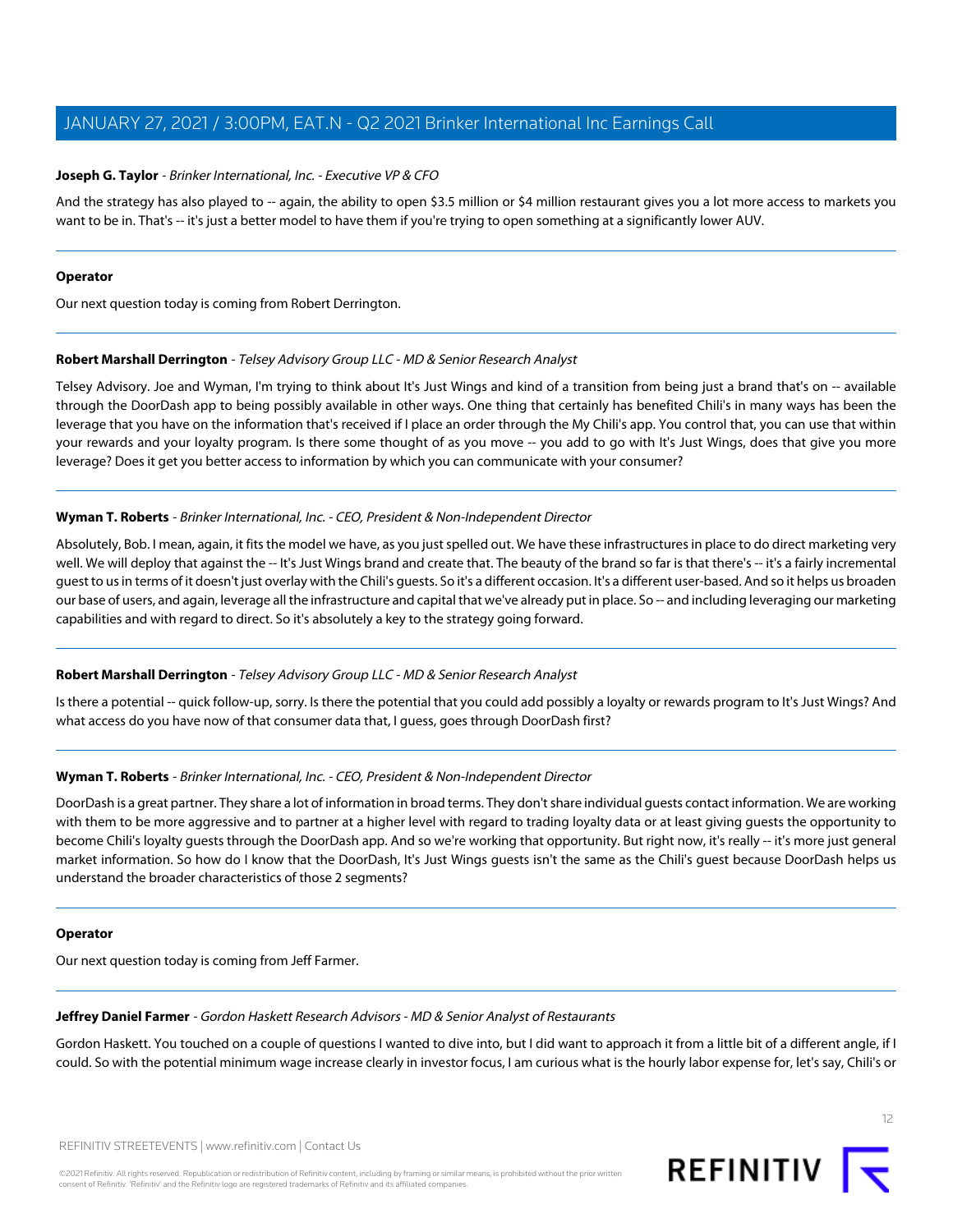just Brinker in its entirety as a percent of total labor expense? And then as a follow-up to that, what is the average hourly wage when including front of house workers that are potentially receiving tipped minimum wage in the states that allow them to do so?

#### **Wyman T. Roberts** - Brinker International, Inc. - CEO, President & Non-Independent Director

They're looking, Jeff, to see we can give you a number on the first question. On the second question, the average tip server is in the \$20 range. Again, it varies. In California, it's significantly higher because there's no tip credit, and they're at \$15. So you can imagine in California, they're closer to \$30, maybe a little bit lower than that in the 2 13 states, but not too far below 20, and we average well into that mid- -- low to mid-20s.

#### **Joseph G. Taylor** - Brinker International, Inc. - Executive VP & CFO

When you look at -- Jeff, when you look at labor expense, roughly 2/3 of it is going to be on the hourly side of the equation.

## **Jeffrey Daniel Farmer** - Gordon Haskett Research Advisors - MD & Senior Analyst of Restaurants

Okay. So again, in terms of -- this is almost sort of your editorial thinking about this. So the conversations with peers have been that \$15 looks like a long shot, somewhat increasingly looking like a potential that it could happen, but that -- the tipped minimum wage was always sort of a bridge too far to the extent that the casual dining sector, in particular, is under a lot of pressure right now. And then that's probably something that is unlikely to happen, that's my comment. But how are you guys thinking about it?

## **Joseph G. Taylor** - Brinker International, Inc. - Executive VP & CFO

Yes. Again, Jeff, this will be a debate. I think it's going to be front and center for an extended period of time this year. I've been involved in a couple of minimum wage debates over the years, and they do tend to be intense discussions. There's passion on both sides of the equation. They tend to extend over periods of time. I'm not going to get into the various sausage making of buttoning of budget reconciliation versus regular order versus things of that and how the Congress works its magic. But I think there's probably a decent down the road possibility of a wage increase. I think we have to be realistic in our thinking to that. I don't see that happening in the short run and we're going to focus our time and attention on the specifics underlying that because, again, it's -- there is a complexity of the way minimum wage works at the federal level, and we're going to focus very heavily from our sector perspective, on the tip side of the equation.

It's been an effective methodology on how that legislation has worked in the past, and we're going to continue to advocate strongly that, that methodology be maintained in some form or fashion as we go forward. That being said, we operate in a number of higher wage rate states that have their own approach to things. I think there's 20 or so that have opted outside, including our number 2, 3 and 4 markets. So we're used to large numbers of restaurants in higher-wage states. So -- but it will be a debate. And I think we can't just assume things are not going to change, and we'll engage and we'll be prepared as we kind of move forward that. But I don't see it impacting this fiscal year and, frankly, maybe not even in the first part of next fiscal year.

#### **Jeffrey Daniel Farmer** - Gordon Haskett Research Advisors - MD & Senior Analyst of Restaurants

Okay. That's very helpful. And just a separate follow-up on California. So obviously, the mitigation efforts in that state have been one of the headwinds you face from a consolidated same-store sales standpoint for the Chili's concept. But what I'm looking for is sort of an understanding or better understanding of the case study. So obviously, California, in July, went ahead and reinstituted indoor, some dining suspensions. And then remove those, I think, late August, September, depending on what part of the state was. My question is, how quickly did that California consumer respond to the reopening of indoor dining.

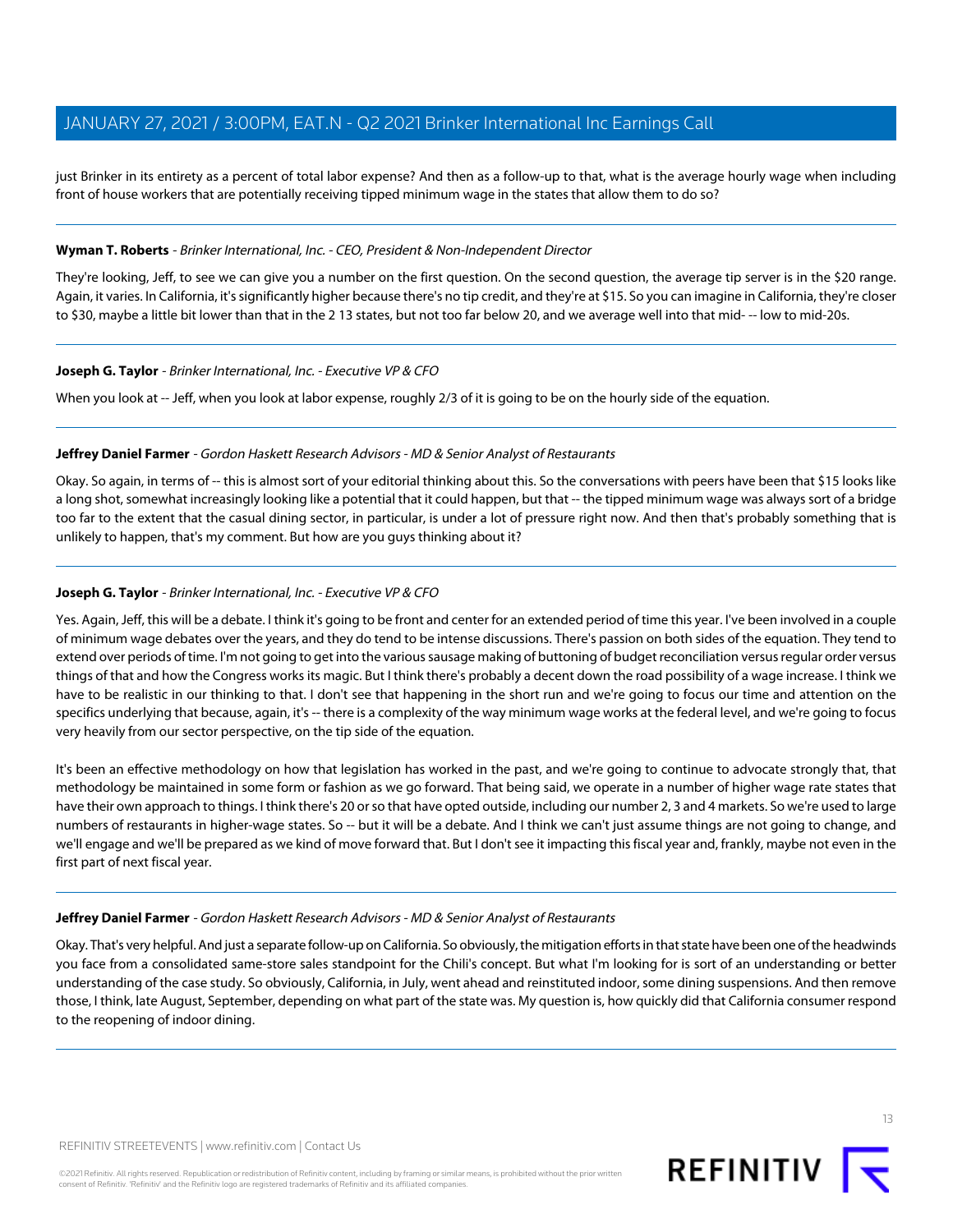## **Wyman T. Roberts** - Brinker International, Inc. - CEO, President & Non-Independent Director

Very quickly, yes. It's an immediate response. And again, California is a very -- I mean when COVID's over and you do the case studies of why a state that closed restaurants still has some of the worst result. It's just interesting, right? So it comes back to -- it doesn't look like if you're running restaurants the right way. It's not the driver of COVID. And I think California has felt that that's some editorial from my perspective. But that said, when we open up parking lots and put tents in them, people line up. I mean they're just dying to come to a restaurant and eat. And so -- and get out of their house. And so you can do that safely. In California, they've I think overreacted -- listen.

They've got a COVID problem. So I'm not dismissing that. I just think their solution, which is really heavy on the restaurant business has been not as effective, obviously, because it hasn't really dealt with the COVID crisis that they needed to. So when they -- we'll start to see -- we've already started to see it. As soon as they start to lighten up and open up even outdoor dining, which is, I think, is usually the first step, and then they'll go to some indoor, we see the immediate response. But California has been the biggest negative drag throughout the whole pandemic because it's never consistently up and down the state, had a policy that has had dining rooms open at the same time throughout the state at any capacity level.

## **Joseph G. Taylor** - Brinker International, Inc. - Executive VP & CFO

And we're excited when they do because I guarantee, there's some pent-up demand in California.

#### **Operator**

<span id="page-13-0"></span>Our next question today is coming from Brian Vaccaro.

## **Brian Michael Vaccaro** - Raymond James & Associates, Inc., Research Division - VP

Raymond James. I wanted to circle back on It's Just Wings. In prior calls, you obviously mentioned the sales of around \$3 million a week or annual run rate of over \$150 million. Could you provide a tighter update on the brand's more recent sales performance, either dollars or contribution to Chile's comps? And then what's the time line on when you expect the takeout channel to be rolled for the brand?

## **Joseph G. Taylor** - Brinker International, Inc. - Executive VP & CFO

Brian, let me talk to the first part of that. Again, we're -- the \$150 million annualized sales, we're extremely comfortable with and confident with that. There's been no deviation from the way the brand has been performing, it gives us any doubt there. And that's just -- and that's a number talking to the corporate side of the equation. The franchisees have now embraced it and are starting to perform nicely also in their own regard as it relates to wings. And as I mentioned in my commentary, what we're seeing as we learn how to promote, particularly around sporting events, some nice incrementality off of that. So again, there's a number of ways we are now learning how to grow the brand, how you market it, how you tie it to different sporting events and now how we take it to other channels. I think, from a timing standpoint on.

## **Wyman T. Roberts** - Brinker International, Inc. - CEO, President & Non-Independent Director

Well, I mean, if you're in DoorDash today, you can -- in some markets, it's already turned on, and you can have that option. Now most people that go to the DoorDash app, obviously, are looking for delivery. But we have -- we are experiencing -- we have some guests today who are in the DoorDash world that choose to pick it up. And so we're already out there with a system, really testing the system, both external and internal that allows us to deal with pickup It's Just Wings guests. We're in test markets, some significant test markets with the infrastructure in place to allow the website that direct people to the right restaurant to pick it up, and that test is now technologically in place, and now we'll start the marketing aspect of it. And I would think by the end of this year, we'll have this thing rolled out and movement is our goal.

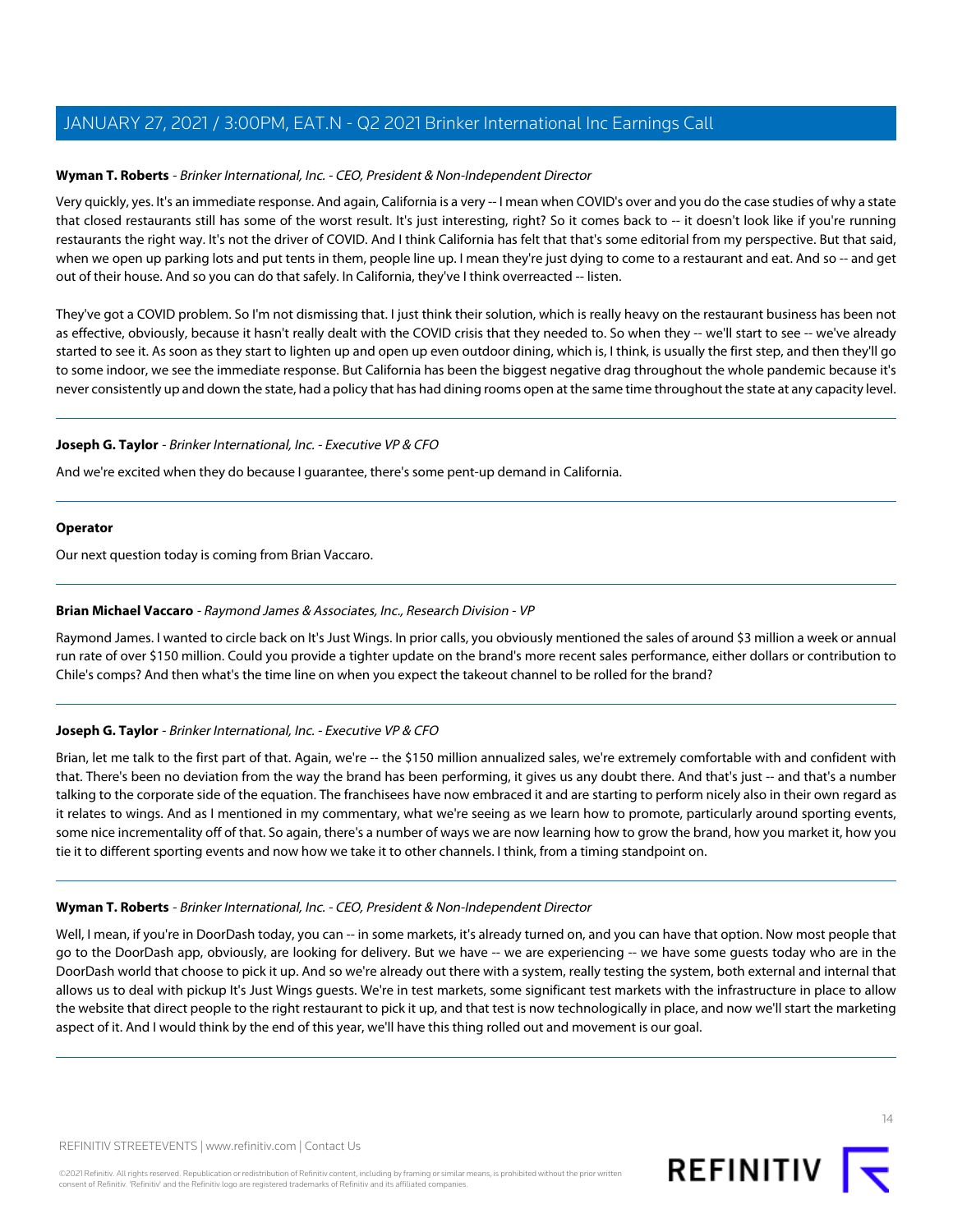#### **Brian Michael Vaccaro** - Raymond James & Associates, Inc., Research Division - VP

All right. That's helpful color. And one quick follow-up, sorry if I missed it. But what was Chili's off-premise sales mix in the fiscal Q2 and the split between delivery and takeout?

#### **Joseph G. Taylor** - Brinker International, Inc. - Executive VP & CFO

The split between delivery and takeout has remained relatively consistent, kind of at a 2/3, 1/3 split. It's been interesting as the whole off-premise channel grew throughout the pandemic in the ups and downs that has stayed relatively consistent. And I want to say the overall mix continues to be in that -- in the high 40s, yes, that 45% to 47-ish percent bouncing around. I would expect, as you get some of these larger markets opening, you'll probably start to see that, again, start to come back down again like we saw during the last wave.

#### **Mika Ware** - Brinker International, Inc. - VP of Finance & IR

Kind of accelerated.

## **Joseph G. Taylor** - Brinker International, Inc. - Executive VP & CFO

Yes.

#### **Operator**

<span id="page-14-0"></span>Our next question today is coming from John Ivankoe.

## **John William Ivankoe** - JPMorgan Chase & Co, Research Division - Senior Restaurant Analyst

I'm with JPMorgan. A couple of questions, if I may. First, can we talk about the 2% comp, excluding California and Illinois? How -- I guess, widely distributed is that number? In other words, can we talk about comp performance in kind of some of the key southern markets like Florida, for example, maybe Texas? And as some of these markets have added 100% of seating capacity, more or less, back for customer usage and customers, in fact, are, in many cases, using that capacity. How are trends in those kind of markets? And as you've reopened the dine-in have been opened the longest of markets like that, what has been the overall trend in sales dollars of your off premise business? And I have some follow-ups too.

## **Joseph G. Taylor** - Brinker International, Inc. - Executive VP & CFO

John, first, there are very few -- I mean, to my knowledge, states of any or geographical areas that are 100% dining room capacity. There may be some folks who are pushing that, but we're not. We're continuing to abide by the restrictions and the guidelines. And so first off, all these numbers are still, for the most part, a large part, we're probably closer to 50% capacity. And the breadth of that sales result is broad. It is across our regions, both Southern and Midwest, New England. So yes, it's not a -- it's not like Florida is up 20 and everyone else is down 5. Now it's a fairly consistent pattern with the typical geographical variances, but nothing dramatic. It's -- which has got us feeling pretty comfortable about, as Joe said, our ability to deliver positive comp sales. We're doing that with 50% dining room capacities.

#### **Wyman T. Roberts** - Brinker International, Inc. - CEO, President & Non-Independent Director

And what we also see, John, just to add a little more color is it's why do we feel comfortable? Well, we're getting -- we're definitely stretched on the weekends. Weekends are where we struggle the most from a sales perspective because we just don't have the capacity. And so our comp numbers on the weekends are more challenged early week where your capacity isn't as big an issue, very strong.

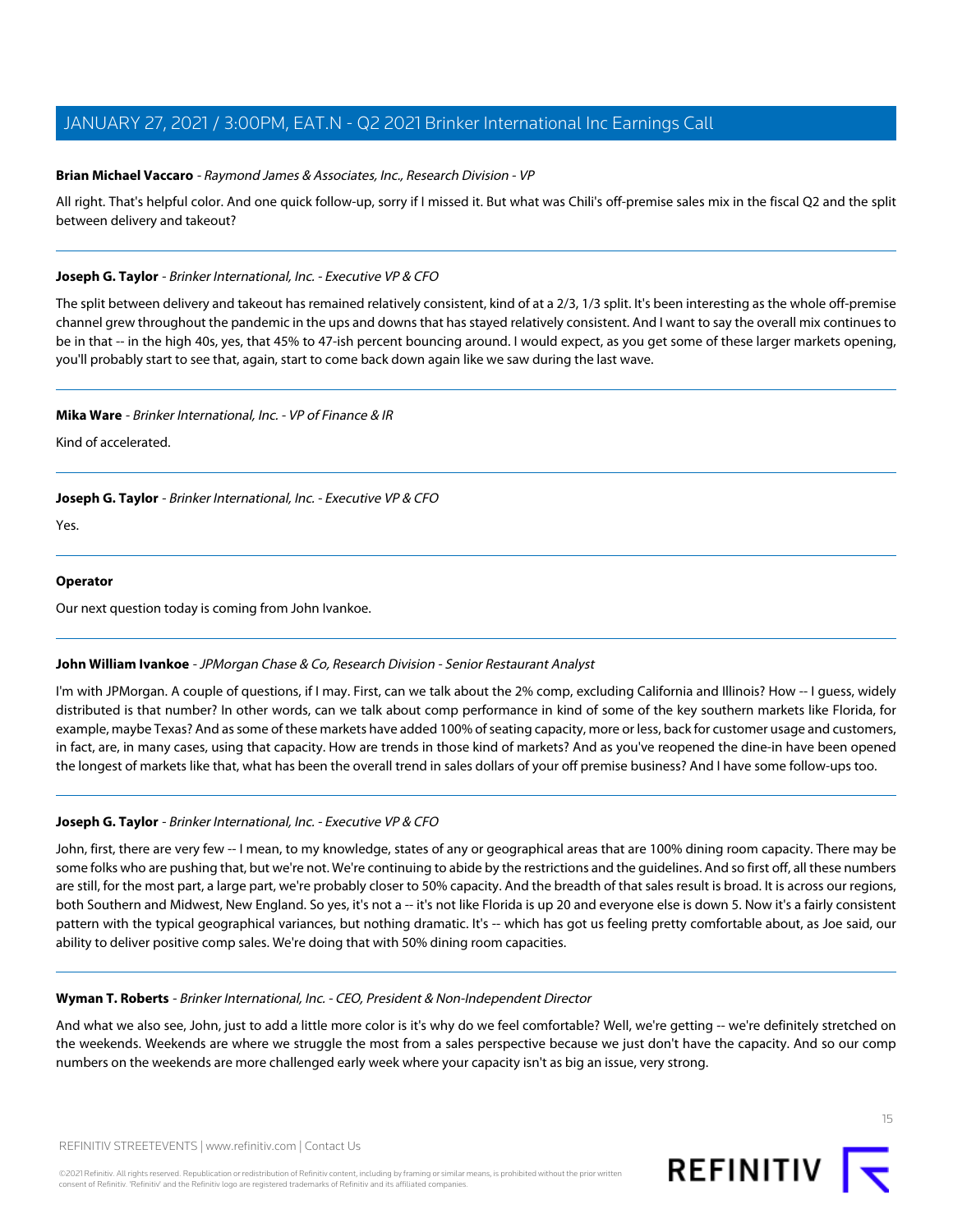#### **John William Ivankoe** - JPMorgan Chase & Co, Research Division - Senior Restaurant Analyst

Okay. I have a question -- sorry, go ahead, Joe.

#### **Joseph G. Taylor** - Brinker International, Inc. - Executive VP & CFO

It's been interesting to see in a number of these other markets that have gone to constraints and restrictions and then come off of them, how quickly the bounce back has happened. Again, you see -- when you look at some of the Mountain regions that have moved in and then back out, again, you get a return to what we were experiencing kind of in that September, October in relatively short order.

#### **John William Ivankoe** - JPMorgan Chase & Co, Research Division - Senior Restaurant Analyst

Okay. And secondly, one of the -- obviously, the overall driving themes or positive themes. And I think you've kind of touched on it in terms of sub conversion opportunities that are arising for you is kind of consolidation of supply. Certainly, one of the hardest things for us is not just to look at it at a national or state level, but in individual trade areas like your own. And obviously, you guys, over whatever the last 40 years, whatever it is now, 50, I guess, 40, have done a great job of selecting real estate.

In other words, I think you've generally chosen to locate Chili's and trade areas that have gone up in value, not gone down. How much effective supply I can use? I guess, a specific term, do you think has come out in the marketplaces in which you compete, I guess, on a trade area by trade area basis? I know, I think, listen, I'm asking you for a number, but it's a qualitative comment. I mean how big of a contraction do you think has actually happened at this point of where you say, "Hey, listen, not just number of restaurants, but the effect of supply, in other words, sales dollars or customer occasions, whatever that may be, have actually come out of the market that you might be able to capture some long-term share from?

## **Joseph G. Taylor** - Brinker International, Inc. - Executive VP & CFO

Yes. I think -- I mean, again, it's difficult to pinpoint. And you have to look at, particularly when you're thinking about conversion is the -- why is that available? Is it just a bad location that eventually went away, or is it a franchisee, for instance, or something that the larger entity went away and had some good opportunities embedded within it? So we've got to look very carefully at that. Again, we tend to have higher AUVs. We tend to penetrate into a market a little more effectively than some of the competition. So I think there's some upside there. But again, we want to be - we're probably more judicious about looking at conversions to make sure that we're understanding what the real opportunity is there.

From a capacity standpoint, I think that question is still open. You see, for instance, the National Restaurant Association is -- right now, they look at the world, and they look pretty extensively through their state restaurant association network down into the breadth of the market, and they're talking about 1 in 6 restaurants being closed. Now how many of those stay permanently closed? We'll see. I've seen distribution numbers a little bit below that, but they tend to look more extensively into the higher end independent operator, which probably has a little bit more survivability to it. So I think they'll be there. And then again, it is side-by-side by side. And so the -- you got to be careful about kind of the broad brush national look at individual real estate markets.

**Wyman T. Roberts** - Brinker International, Inc. - CEO, President & Non-Independent Director

And then one out of 15…

**John William Ivankoe** - JPMorgan Chase & Co, Research Division - Senior Restaurant Analyst

Very helpful -- go ahead, sorry, Wyman. Go ahead.

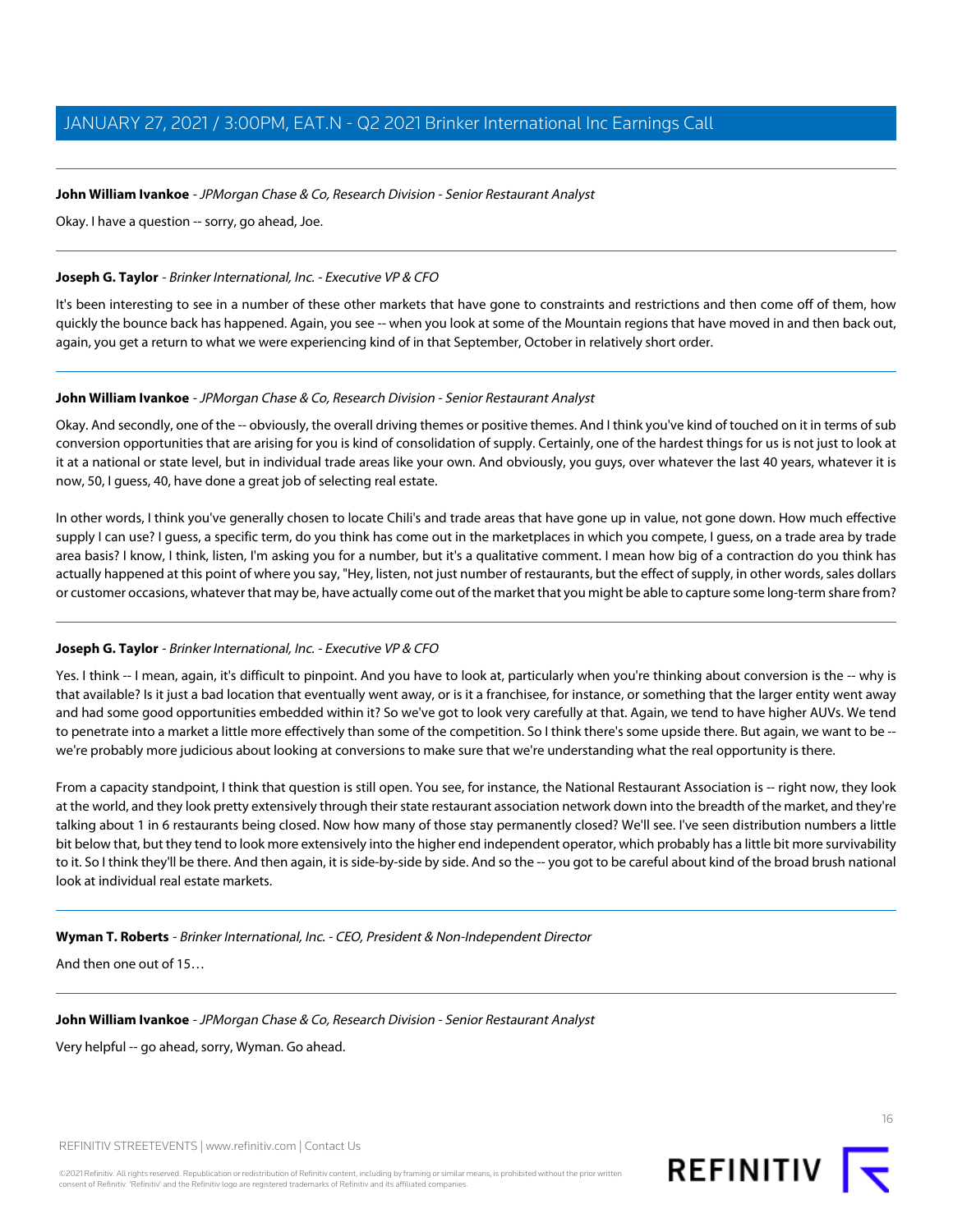John, just to put some color. The 1 out of 6 closures, we know, obviously, independents have been heard more significantly. And they tend to not run as a group at higher volume. And so I wouldn't translate necessarily that same percentage into sales opportunities. But it's definitely going to be a different landscape post COVID.

## **Operator**

<span id="page-16-0"></span>Our next question today is coming from Jeffrey Bernstein.

# **Jeffrey Andrew Bernstein** - Barclays Bank PLC, Research Division - Director & Senior Equity Research Analyst

From Barclays. A couple of questions just from a sales trend perspective. I'm just wondering what you think drove the sequential uptick in January? I think you set down 5% to 6% all in versus what we think was like down 12% in December. I'm wondering whether you think the broader industry participated in that directional trend and whether you think it's stimulus or less political noise. Or how sustainable might that be? Just any thoughts on that, and I had one follow-up.

# **Wyman T. Roberts** - Brinker International, Inc. - CEO, President & Non-Independent Director

Jeff, it's like clear, it's COVID. I mean it's just COVID. I mean, restrictions come in, we close dining rooms. So sales go down. We've been up the hill and down the hill, and now we're kind of going back up, I mean, up to…

# **Joseph G. Taylor** - Brinker International, Inc. - Executive VP & CFO

Positive.

# **Wyman T. Roberts** - Brinker International, Inc. - CEO, President & Non-Independent Director

Positive sales, yes. And so -- and it's I'd say, 90% just restrictions and the reaction to the communities to the pandemic appropriately, for the most part, I would say. There's probably some stimulus in this month, obviously, there's -- those checks have been out, and that's probably -- that couldn't hurt. It can't hurt when the government throws significant dollars into the economy. So there's some of that in the mix, but we're seeing a pretty consistent trend. So we don't think it's the major driver.

# **Joseph G. Taylor** - Brinker International, Inc. - Executive VP & CFO

Yes. And the interesting thing about that, I do think there's some stimulus there. But again, one of the things COVID constrained pretty much across the sector, well, gift card sales. So you probably don't have quite as much of a gift card impact that you would normally see in January. So they're kind of offsetting factors that are sitting outside of the whole COVID impact.

## **Jeffrey Andrew Bernstein** - Barclays Bank PLC, Research Division - Director & Senior Equity Research Analyst

Understood. And then as you think about the kind of Casual-Dining segment from a promotional environment perspective, it seems like there's less discounting. Like you said, I mean, everyone has limited capacity to satisfy the customers. So why would you deep discount? So I'm just wondering on how you think that's going to play out as we move through and beyond COVID? It seems like, safe to say, it's more peers because I

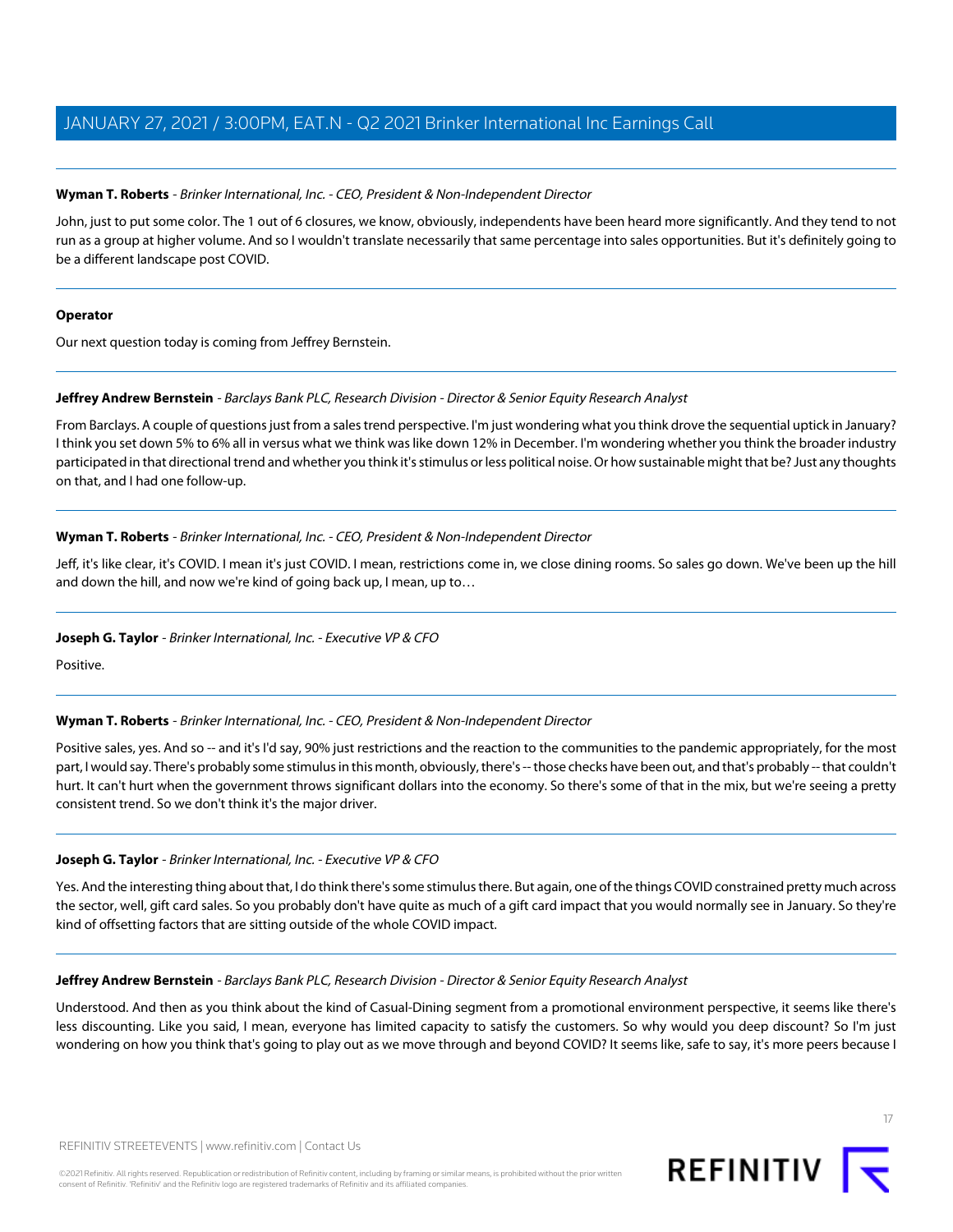know you guys have talked about easing up on your LTOs in recent quarters and years. But just wondering for the impact of promotional environmental at all?

#### **Joseph G. Taylor** - Brinker International, Inc. - Executive VP & CFO

Yes. I know, we kind of got out of it. Yes. For us, it's -- we just kind of got out of that game really under our third year now, Jeff, of, what, chasing promotions at a casual dining level. Our belief is it's kind of a lot more wasted energy, and it's not very efficient. You're going to get pops. You're going to hit something every once in a while, but all the energy and effort and the brand, what I'll call, degradation to going through those cycles can -- isn't worth the effort is kind of where we're at. And so it's always a competitive category. It's always going to be. We just talked about the landscape will look different post COVID, so we'll see how that plays into the mix. But we're going to go after with the strategy we've always -we've been employing, especially the last few years, which is a strong base value propositions, talking to consumers more directly and incenting them that way versus some broad thrown out message that doesn't necessarily work very well.

#### **Jeffrey Andrew Bernstein** - Barclays Bank PLC, Research Division - Director & Senior Equity Research Analyst

Understood. And lastly, Joe, you mentioned that you didn't want to necessarily give fiscal third quarter guidance. I know during the second quarter, you were more comfortable to do so. I'm just wondering, directionally, whether you could offer any color on margin or earnings, if the comps were to stay at this down mid- single digit level, or is it just not worth even attempting?

#### **Joseph G. Taylor** - Brinker International, Inc. - Executive VP & CFO

Yes. It's not -- Jeff, I'm not going to go there. Again, as I indicated in my script, we do have some beliefs around recovery as we kind of move through. And as we demonstrated in the fall with some of the numbers you saw, and we've talked about that level of recovery has those positive directional impacts on things like margin. So I'm looking forward to some near time ability to talk about that kind of activity.

#### <span id="page-17-0"></span>**Operator**

Our final question today is coming from Jon Tower.

#### **Jon Michael Tower** - Wells Fargo Securities, LLC, Research Division - Associate Analyst

Wells Fargo. Just a couple of questions. First, on the It's Just Wings and moving to a potential physical presence, is this a pusher pole? Meaning are consumers asking for this today? Or are you essentially getting ahead of any potential demand in the pickup channel and especially with the knowledge that the economics are more favorable to you versus, say, traditional delivery transaction? And then my follow-up question is just -- I know there are a lot of moving pieces in the business right now. But I was hoping maybe you could help frame the long-term margin and profit opportunity for breaker as a whole. Perhaps even referencing the margins relative to fiscal '19 levels, like where do you think this business can move from where it's been in the past?

## **Joseph G. Taylor** - Brinker International, Inc. - Executive VP & CFO

Let me take the back end of that first, again, from a margin perspective. Again, we're still very firmly of the belief, as we've talked about this in the past, that we can grow margins and grow them from that '19 level over the course of the next couple of years, that's the opportunity of getting -taking a 3 million AUV to 3.5 million AUV in that dynamic. Those will grow -- that will grow margins. We're not pinpointing down a specific level, but it's definitely at a higher mid-teens kind of thought process is what we've talked about. And again, as we move further down this path and get better insights, we'll start to give you that down the road, but it's definitely a nice upside opportunity at those level of AUV to leverage the system very nicely. I mean as far as…

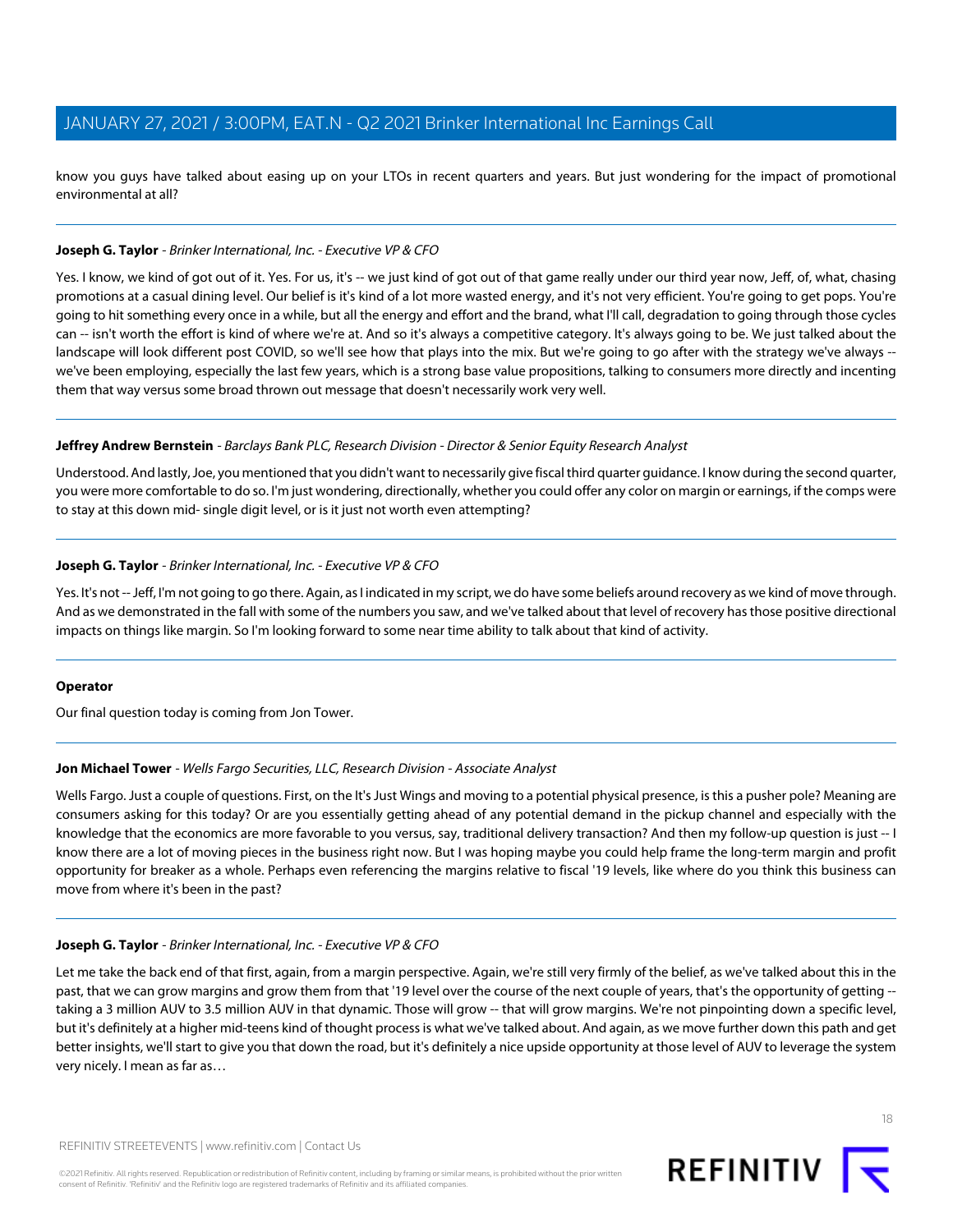Yes. I think the push full, it's interesting. We're in a channel that doesn't really -- I mean, consumers don't expect when they're in the delivery channel to pick up. So there's not a -- that's all -- that's really -- that's the only segment that knows of It's Just Wings per se. So -- but we know based on the strength of the product and the acceptance in that channel that there's broader possibilities and greater consumer acceptance of the product. So I can't tell you that the people that are on DoorDash today are saying, "Oh, why can't I pick it up?" Because they don't want to pick it up. They're on door dash because they want someone to deliver it primarily. But we know that the brand itself, and we know based on our history, I mean, if you look at the mix within Chili's world, take out to delivery, take out 2:1, right? So it's -- the takeout guest is a broader category than the delivery guests in our broader world. So we know that is a -- there is a segment out there that have no problem picking up.

# **Joseph G. Taylor** - Brinker International, Inc. - Executive VP & CFO

Yes. I just want to be too -- clear, too, John, because you made a comment in there about as you move to physical locations. So I just want to make sure there's no misrepresentation. We're talking about pickup at a Chili's. So not putting a separate physical location out there.

## **Jon Michael Tower** - Wells Fargo Securities, LLC, Research Division - Associate Analyst

Correct. Got it. And just a follow-up on that. The magnitude of the difference between a delivery transaction and the to-go transaction. Is there any way you could help frame it? I think today, the incremental margins on, and It's Just Wings transaction is somewhere in the mid -- in the 40s, say, that was to flip to a physical pickup transaction, how much better can that be?

# **Joseph G. Taylor** - Brinker International, Inc. - Executive VP & CFO

Well, again, I think you benefit from -- if I break it into specific channels, as you're talking about there, you're going to benefit from not having to pay the delivery costs. And those are inconsequential. They're, obviously what we think are very well negotiated rates, but those don't exist. Now how you market into that channel and the cost if you put to make sure that there's awareness and understanding, building out a website, marketing through Google, doing things of that nature is another cost. So all in, it's definitely going to be a more favorable flow-through for that particular channel.

## **Wyman T. Roberts** - Brinker International, Inc. - CEO, President & Non-Independent Director

And it's a lower cost to the consumer as well, right?

## **Joseph G. Taylor** - Brinker International, Inc. - Executive VP & CFO

Yes.

## **Wyman T. Roberts** - Brinker International, Inc. - CEO, President & Non-Independent Director

Because they're not paying for those fees. So those things are all kind of -- they're all positive price -- total price for the consumer and margin for us. The magnitude will kind of TBD.

## **Joseph G. Taylor** - Brinker International, Inc. - Executive VP & CFO

Yes.